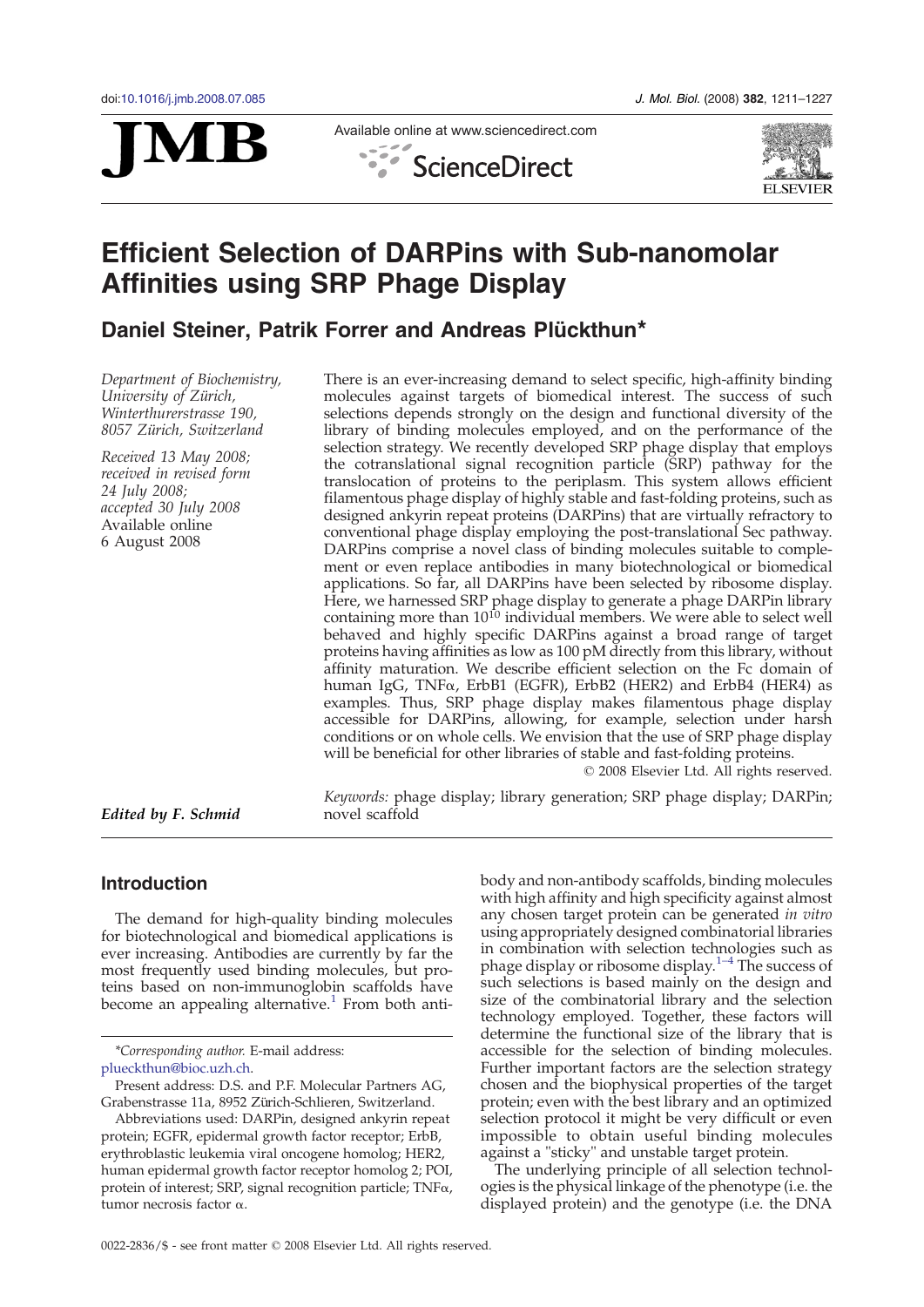encoding the displayed protein). Different selection technologies use different strategies to achieve this linkage. The success of any selection experiment depends on the compatibility of the strategy used with the proteins to be displayed. Ribosome display, for example, is a complete in vitro display technology that relies on the formation of a non-covalent ternary complex of mRNA, ribosome and the displayed nascent polypeptide.<sup>[5](#page-15-0)</sup> The formation of this ternary complex by in vitro translation allows the sampling of very large libraries, and the ease of introducing mutations by error-prone PCR allows efficient affinity maturation. However, the linkage of the genotype and the phenotype is reliably maintained only under non-denaturing buffer conditions, in the absence of RNases and at low temperature. In contrast, in filamentous phage display, $4/6$  this linkage is very robust, allowing a broader range of selection conditions. Filamentous phage display achieves this robustness by physically linking the displayed protein to the surface of a very stable phage particle,<sup>[7](#page-15-0)</sup> which encapsulates the corresponding genotype. Nevertheless, the limiting factor in this selection technology is the involvement of an in vivo step to produce the protein displaying phage particles. The bacterial transformation needed therefore limits the library size that can reasonably be achieved to usually much less than  $10^{11}$  members. Furthermore, the in vivo assembly process of the phage particle is not necessarily compatible with any given protein to be displayed, since its successful translocation to the periplasm and its folding are also prerequisites. In an ideal selection experiment, high-affinity binders should be obtained directly from the library, without further time-consuming affinity maturations.

The success of a phage selection experiment depends strongly, as a first parameter, on the size of the transformed library. In general, the larger the library, the higher the probability of isolating diverse binders against a given target protein, and the higher the affinities of the selected binders. $8$  For example, libraries with more than  $5 \times 10^9$  members were employed to isolate a[ntibo](#page-15-0)dy fragments with sub-na-<br>nomolar affinities.<sup>9–11</sup> Nevertheless, even more important than the size of the transformed library (number of independent clones), is the functional library size; i.e. the number of different and correct (i.e., full length and folded) molecules available for selection, as often only a fraction of library members can be functionally displayed. Three main factors influence this functional diversity: the above-mentioned compatibility of the selection system with the protein to be displayed; the actual library design; and the size and quality of the assembled library.

In the case of libraries of designed binding molecules, the use of a very stable scaffold as the starting point to introduce diversity helps to ensure that almost all library members are stable and wellexpressed proteins, as diversification of a scaffold will almost inevitably result in reduced stability in some library members. Another important aspect is the design of the diversity, meaning the careful design of randomized parts into the scaffold; the

challenge is to introduce a level of diversity high enough to allow successful selection of binders against any target protein, yet low enough to not destabilize library members too much.

In the case of designed ankyrin repeat proteins  $(DARPins)<sup>12,13</sup>$  $(DARPins)<sup>12,13</sup>$  $(DARPins)<sup>12,13</sup>$  which comprise a novel class of binding proteins, we used consensus design to generate a very stable scaffold amenable to the introduc-tion of the needed diversity.<sup>[14](#page-15-0)</sup> This consensus design is based on the sequence and structure analysis of natural ankyrin repeat proteins and allows the delineation of framework residues, which are important for stability of the scaffold, and the definition of potential target interaction residues (inspired by the study of natural ankyrin complexes) suitable to introduce the needed level of diversity. Indeed, most members of such DARPin libraries have very favorable biophysical properties.<sup>[13](#page-15-0)</sup> They are very well expressed, monomeric in solution, highly soluble, thermodynamically stable and show fast cooperative folding behavior.<sup>[15](#page-15-0)</sup>

From such DARPin libraries, specific binders with high affinities have been selected for a broad range of target proteins by using ribosome display[.](#page-15-0)<sup>16-[20](#page-15-0)</sup> Nevertheless, and much to our initial surprise, the display of DARPins on filamentous phage was highly inefficient using conventional systems, despite the good biophysical properties of the proteins. We identified this problem as one of inefficient translocation of the DARPins into the periplasm due to their premature folding in the cytoplasm when using the post-translational Sec pathway, and one that can be solved by using the signal recognition particle (SRP) translocation pathway for phage display[.](#page-16-0) $21$ 

In SRP phage display, $2^1$  the proteins to be displayed are directed to the Escherichia coli cotranslational SRP translocation pathway by using an appropriate signal sequence, whereas conventional phage display uses the post-translational Sec translocation pathway. This simple change in the use of the translocation route by changing the signal sequence seems to prevent premature folding of stable and fast-folding proteins in the cytoplasm and therefore allows their efficient translocation and subsequent display on filamentous phage particles. These results indicated that the use of SRP phage display may help to obtain phage DARPin libraries with high functional diversity, leading to efficient selections.

Here, we describe the generation of a large phage DARPin library by using SRP phage display, selections on a panel of target proteins using this library and analysis of the selected DARPins. In addition, we discuss the potential of SRP phage display to generate novel binding molecules with very desirable properties for biotechnological or biomedical applications.

## **Results**

#### Construction of the phage DARPin library

The phage DARPin library described here is based on the phagemid vector pPDV1 that allows the dis-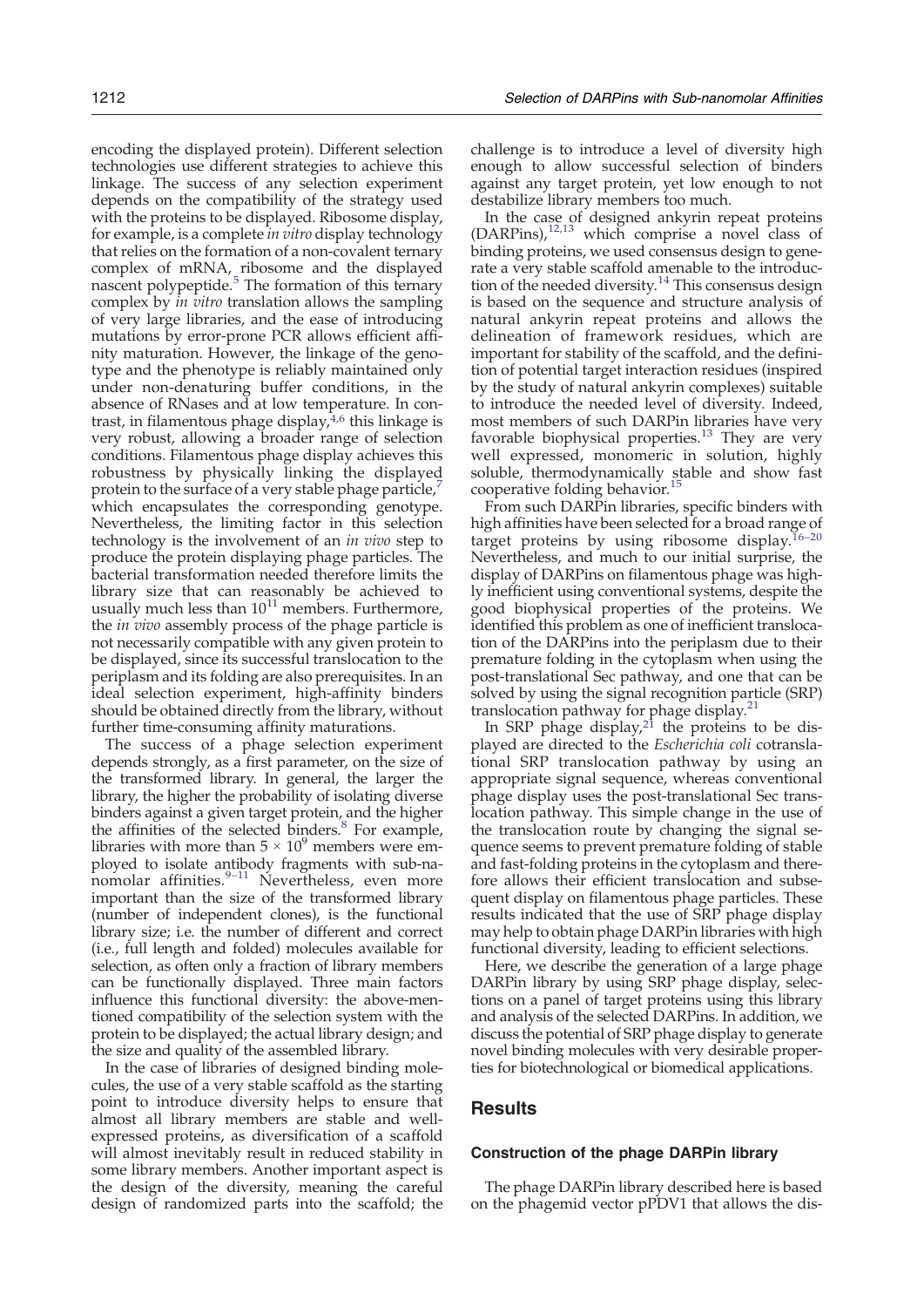play of a protein of interest (POI) fused to the minor phage coat protein 3 (p3) on filamentous phage (Supplementary Data Fig. 1). In contrast to most other phage display vectors, it fuses the POI to a signal sequence using the cotranslational SRP pathway for translocation of the POI-p3 fusion across the cytoplasmic membrane of E. coli. The use of the SRP pathway ensures the efficient display of stable and fast-folding DARPins on phage particles.<sup>[21](#page-16-0)</sup>

We used the N3C DARPin librar[y](#page-15-0)<sup>[13](#page-15-0)</sup> (N3C denotes an N-terminal capping repeat, three randomized internal repeats, and a C-terminal capping repeat) and brought it to the phage display format by PCR amplification and subcloning it into pPDV1. E. coli XL1-Blue cells were transformed with the library yielding  $2.6 \times 10^{10}$  independent colonies (transformed library size; see Material and Methods for details). The transformed E. coli XL1-Blue cells were infected with helper phage VCS M13, and subsequently IPTG was added to the culture to induce the expression and thus the display of the DARPins on the phage particles. For all initial rounds of selection, as described below, the input library phage particles were used directly from a frozen phage library stock. There was no need to re-amplify the library to obtain functional display, as the DARPins displayed on phage particles seem to tolerate at least one freeze–thaw cycle very well.

## High-level functional diversity of the phage DARPin library

The functional diversity of the transformed  $2.6 \times 10^{10}$  independent clones of the DARPin library was assessed by sequencing, determining the display level and subsequent cytoplasmic expression analysis. DNA sequencing of 55 randomly picked clones showed that 26 (47%) encode functional DARPin sequences, composed of 18 (33%) N3C, 7 (13%) N2C and 1 (2%) N1C DARPin library members, all with different amino acids at randomized positions. The presence of library members having less than three internal repeats (N1C and N2C) can be attributed to *in vitro* recombination during library construction, requiring the PCR amplification of the DARPins, and result from their repetitive nature. Importantly, DARPins of different length can all be functional. The remaining 29 (53%) clones had frameshifts, deletions or insertions in the DARPin sequence or contained no insert at all (non-functional part of the library). Phage particles produced from the same 55 clones of the library as sequenced above were analyzed for DARPin display by Western blot. All 26 (47%) clones correct at the sequence level showed bands at the size expected for a DARPin-p3 fusion protein and signal intensities similar to the signal obtained for a well-folding antibody scFv fragment using a standard phagemid for monovalent display. From this comparison, it can be assumed that, with the current system, single DARPins are displayed on about 1–10% of phage particles.<sup>[22](#page-16-0)</sup> This is a good balance between an efficient yet largely monovalent display.

To analyze cytoplasmic expression of the DAR-Pins, a pool of DARPin inserts from the library was subcloned into pDST67 (see Materials and Methods), a vector for high-level, soluble cytoplasmic expression derived from pQE30 (QIAgen), followed by small-scale expression in 96-deep well plates and SDS-PAGE analysis of 57 randomly picked clones that were not sequenced. Thirty-two (56%) of the clones showed expression levels of soluble DARPins above 0.1 mg/ml  $E$ . *coli* culture. Together, these results showed that all clones that are correct at the amino acid level are well displayed on the phage particles and can be expected to be well expressed in the cytoplasm. Thus, we can estimate that the phage DARPin library contains about  $1.2 \times 10^{10}$  correct clones, which encode well-behaved displayable molecules (functional library size, 47% of the transformed library size), taking into account that the library used as template contained at least  $10^{10}$  indi-vidual members[.](#page-15-0)<sup>[16](#page-15-0)</sup>

As with any randomized protein library, the nonfunctional part of the library may sometimes lead to the enrichment of background binding clones encoding defective molecules that have parts of the scaffold replaced by unstructured and sticky polypeptides. In all cases, this background enrichment could be prevented by applying the optimized selection protocol described in detail in the Supplementary Data.

## Target protein preparation, immobilization and optimized selection protocol

For the validation of the phage DARPin library, we performed selections against a broad range of purified target proteins [\(Table 1](#page-3-0)). To avoid partial protein denaturation of the target due to direct immobilization on solid plastic (i.e. polystyrene) surfaces, samples of all target proteins were chemically or enzymatically (using an Avi-tag  $^{23}$  $^{23}$  $^{23}$ ) biotinylated. This allows selections to be performed either on biotinylated target protein bound to neutravidin or streptavidin, which are immobilized directly on a solid plastic surface (referred to as an "immobilized target protein") or on biotinylated target protein in solution, which was subsequently captured with streptavidincoated beads (referred to as a "target protein in solution"). From the analysis of a number of selection experiments, we found that the most efficient enrichment of specific binders from our phage DARPin library is obtained with an optimized selection protocol that is composed of a first round of selection on immobilized target protein, followed by one or two further rounds of selection on target protein in solution. (The development of this optimized selection protocol is described in the Supplementary Data.) Unless stated otherwise, selections were done at room temperature. Enzyme-linked immunosorbent assay (ELISA) experiments were performed on biotinylated target protein bound to neutravidin, which had been immobilized directly on a solid plastic surface, and by using non-biotinylated target protein for competition experiments. The different selection approaches need-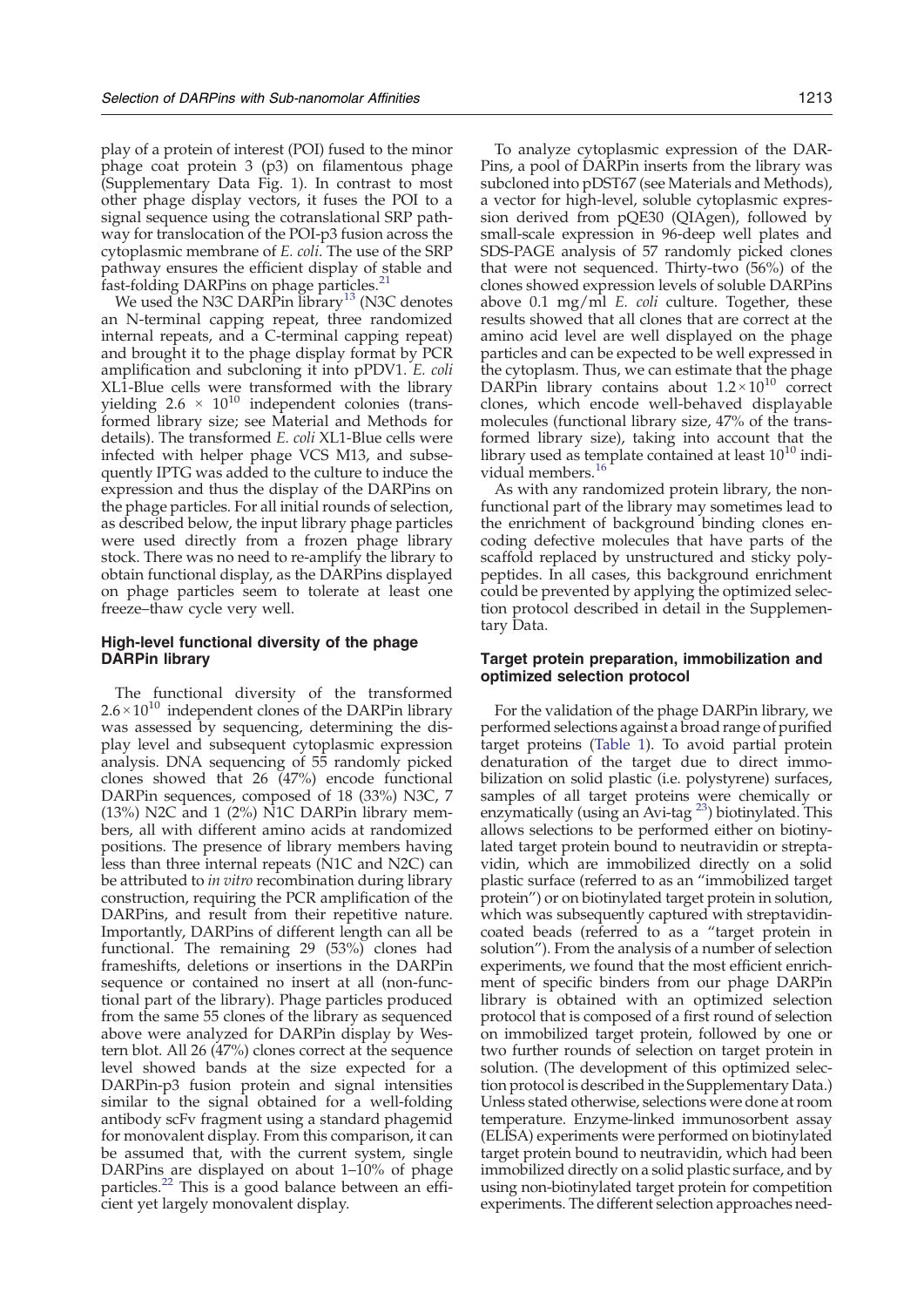| Target protein    | Abbr.       | Selected<br>binder <sup>b</sup> | Description <sup>c</sup>                                                         | Accession<br>number <sup>d</sup> |
|-------------------|-------------|---------------------------------|----------------------------------------------------------------------------------|----------------------------------|
| Fc of huIgG1      | huIgG1_Fc   | I xx                            | P100 – K330 of human IgG1 (Fc domain)                                            | SP:P01857                        |
| $TNF\alpha$       | $TNF\alpha$ | T xx                            | A76– L233 of human tumor necrosis factor precursor (TNF $\alpha$ )               | SP:P01375                        |
| ErbB1 $(1-501)^e$ | ErbB1       | E xx                            | L25 - S525 of human receptor tyrosine-protein kinase<br>ErbB1 fused to huIgG1_Fc | SP:P00533                        |
| ErbB2 $(1-631)^e$ | $ErbB2-631$ | H xx                            | S22 – T652 of human receptor tyrosine-protein kinase ErbB2                       | SP:P04626                        |
| ErbB2 $(1-509)^e$ | $ErbB2-509$ | $9 \times x$                    | S22 – N530 of human receptor tyrosine–protein kinase ErbB2                       | SP:P04626                        |
| ErbB4 $(1-500)^e$ | ErbB4       | B4 xx                           | Q26 – R525 of human receptor tyrosine–protein kinase<br>ErbB4 fused to huIgG1_Fc | SP:O15303                        |

<span id="page-3-0"></span>Table 1. Description of target proteins used for the selections<sup>a</sup>

 $\footnotesize\ensuremath{\stackrel{\text{a}}{~}}$  Abbreviations used: Fc, fragment crystallizable; IgG1, immunoglobulin G1.<br>  $\footnotesize\ensuremath{\stackrel{\text{a}}{~}}$  Nomenclature of selected binders, xx corresponds to the number of a specific binder.<br>  $\footnotesize\ensuremath{\stackrel{\text{c}}{~$ 

ed for the different target proteins and characterizations of the binders obtained are described below. This partial listing illustrates the versatility of the library, and the great influence of the target protein on the peculiarities of the selection. While high-affinity and specific binders could be obtained in every case, we chose these particular examples to illustrate our characterization, as well as some challenges and solutions to problems.

## Efficient selection of DARPins specific for huIgG1\_Fc

Binders against the Fc domain of antibodies are of interest as an in vitro detection reagent, and for biomedical applications (e.g., to extend the in vivo half-life of molecules fused to such a binder by attaching to antibodies present in the blood stream). To enrich binders against the Fc domain of human IgG1 (huIgG1\_Fc, Table 1) we performed three rounds of selection using our optimized selection protocol as described above. From each selection round we analyzed the recovered and amplified polyclonal pool of phage particles for target binding by phage ELISA. Enrichment of phage particles displaying target specific DARPins was already observed after the second selection round with a strong increase after the third round, and no background enrichment of phage particles binding to the corresponding non-target-coated matrix was observed ([Fig. 1a](#page-4-0)).

To screen individual DARPins for binding to their target protein, and at the same time eliminate any conceivable dependence on the p3-fusion format, we did not carry out single-clone analysis with phages but subcloned directly the selected pool of binders from round 3 into the cytoplasmic expression vector pDST67. From 94 individual DARPins analyzed for full-length huIgG1 binding by a crude extract ELISA (see Materials and Methods), 82 gave a specific binding signal (signal/background  $> 10$ ) ([Fig. 1b](#page-4-0); [Table 2](#page-5-0)). Crude cell extracts of ELISA-positive clones were further analyzed by SDS-PAGE ([Fig. 1](#page-4-0)c), confirming that, in general, the excellent expression properties of DARPins are maintained throughout. It should be noted that some DARPins having more

than two internal repeats run at lower apparent molecular mass or show additional bands with faster running behavior. The same behavior was observed for the respective purified proteins, even though they were subsequently shown by DNA sequencing and mass spectrometry to be precise in sequence and not degraded. As shown previously,[13,21](#page-15-0) this is due to an incomplete denaturation of these stable molecules by SDS in the loading buffer, even after boiling. N2C DARPins do not have this extreme SDSresistance and do migrate where expected, consistent with the observed increase in stability with the number of repeats.<sup>[15](#page-15-0)</sup> On the basis of the ELISA signals, 21 clones were submitted for sequencing, resulting in eight different sequences of DARPins confirmed by replicate ELISA experiments to bind the target protein (data not shown). The six most promising candidates [\(Table 2\)](#page-5-0), named I\_02, I\_07,  $\overline{L}$ 13 (N2C library members), and I\_01, I\_11, I\_19 (N3C library members) were analyzed further. Expression and immobilized metal ion chromatography (IMAC) purification was performed in 96 well format in parallel with binders selected against other target proteins (see Materials and Methods), yielding on average more than 1 mg of  $> 95\%$  pure protein for each clone from  $8 \times 1.3$  ml *E. coli* culture. These purified DARPins were used for all further experiments.

To investigate the specificity of the selected DARPins, ELISA experiments with the four highaffinity clones  $I_01$ ,  $I_02$ ,  $I_07$  and  $I_19$  [\(Fig. 1](#page-4-0)c) and the two lower-affinity clones  $I_1$ 1 and  $I_1$ 13 ([Fig. 1d](#page-4-0)) were performed. All of the binders do show specific binding to full-length human IgG1 (huIgG1) but do not bind to neutravidin, mouse IgG1 (muIgG1) or mouse IgG2b (muIgG2b). In the competition ELISA setup, the binding to immobilized huIgG1 could be well inhibited by preincubation of the DARPins with free huIgG1 ([Fig. 1](#page-4-0)c and d). From the concentrations of free huIgG1 needed for an inhibition of  $>$  50%, the affinities of these binders can be estimated to be in the nanomolar range, as could be confirmed by surface plasmon resonance (SPR, see below).

The binders were further characterized by sizeexclusion chromatography (SEC) and compared to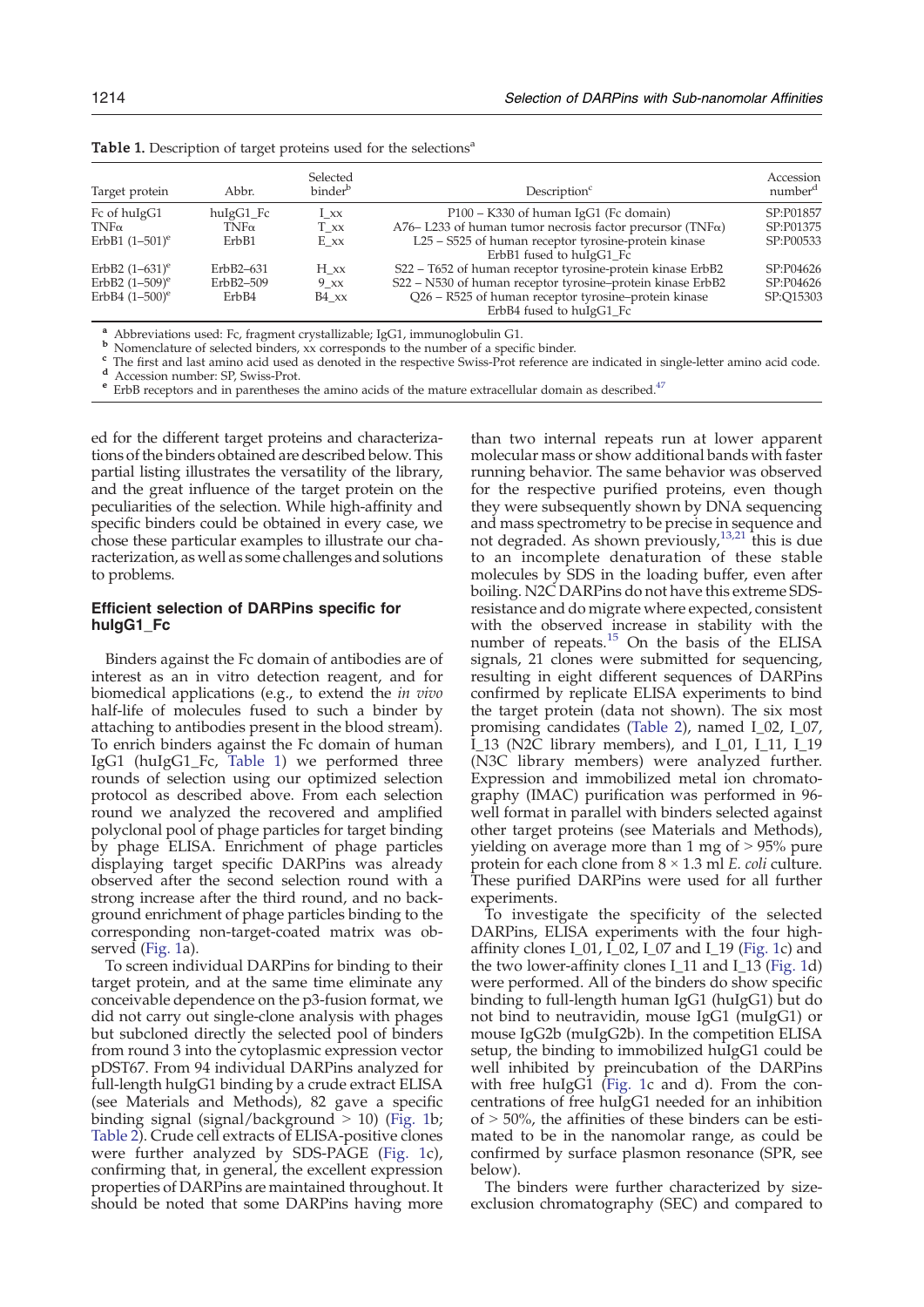<span id="page-4-0"></span>

Fig. 1. Selection, screening and characterization of binders against huIgG1\_Fc. (a) The enrichment for the selection performed on huIgG1\_Fc was analyzed by phage ELISA. Equivalent amounts of the initial library (Lib) and pools of amplified phage particles from each selection round  $R1_i$ ,  $R2_s$  and  $R3_s$  (subscript i denotes selection on immobilized target protein, subscript s denotes selection on soluble target protein) were tested for binding to immobilized streptavidin, neutravidin and immobilized huIgG1\_Fc. The signal of bound phage particles, detected with an anti-M13 antibody, is shown for each sample applied. (b) ELISA screening to identify DARPins with affinity for huIgG1\_Fc. E. coli extracts of randomly picked clones expressing soluble DARPins of selection round 3 were analyzed for binding to immobilized fulllength huIgG1 and BSA (control). Positions A1 – A10 and B1 – B9 of a 96-well plate are shown. (c) SDS-PAGE analysis of the E. coli extracts used in (b) for ELISA screening. The mass of the SDS-PAGE protein markers is indicated in kDa. (d) ELISA with high-affinity huIgG1\_Fc binders. To analyze specificity, 1 nM solutions of the purified DARPins I\_01, I\_02, I\_07 and I\_19 were tested for binding to neutravidin, huIgG1, mouse IgG1 (muIgG1) and mouse IgG2b (muIgG2b). In parallel, competition was tested by incubation of 1 nM solutions of the DARPins with 10 nM or 100 nM free huIgG1 before binding on immobilized huIgG1. (e) ELISA with low-affinity huIgG1\_Fc binders and control DARPin E3\_5. To analyze specificity, 5 nM solutions of the binders I\_11, I\_13 and control DARPin E3\_5 were tested for binding on neutravidin, huIgG1, muIgG1 and muIgG2b, and in parallel, competition was tested by incubation of 5 nM solutions of the DARPins with 100 nM or 500 nM of free huIgG1 before binding on immobilized huIgG1. All full-length IgGs were immobilized directly on solid supports. The first word in the legend denotes the protein immobilized, no comp. denotes the absence of a competitor and  $+ hulgG1$  denotes the presence of competitor in concentrations of 10 nM, 100 nM or 500 nM.

the well characterized, non-binding DARPin E3 $\,$  5.<sup>13</sup> At a concentration of 10 μM, four of the six clones tested eluted at the size expected for the monomer [\(Fig. 2](#page-5-0)). Clone I\_19 showed a second elution peak at lower elution volume, indicating some dimer formation at this concentration. I\_01 eluted as a single peak but at lower elution volume (higher apparent molecular mass) than expected, indicating an increased hydrodynamic radius due to multimerization or partial unfolding. Further analysis of this binder by SEC combined with multi-angle lightscattering (SEC-MALS) revealed a clearly dimeric mass of the DARPin I\_01.

Four of the clones were further analyzed by SPR [\(Table 3](#page-6-0) and Supplementary Data Fig. 2) and the data obtained were evaluated with a global kinetic fit. I\_19 had the highest affinity for huIgG1\_Fc ( $K<sub>D</sub>$ = 2.1 nM) and I\_11 the lowest affinity  $(K_D = 137 \text{ nM})$ ,

in good agreement with the competition ELISA experiments performed. To calculate the affinity of I\_19, we assumed that the DARPin would be completely monomeric at all concentrations used for the SPR measurements (the maximal concentration of DARPin was 75 nM), and the global fit agrees very well with a 1:1 interaction (see Supplementary Data). The sequences are shown in Supplementary Data Fig. 3.

In summary, we were able to enrich a diverse set of highly specific binders with affinities in the low nanomolar range in just three rounds of selection, from our phage DARPin library.

#### Selection of DARPins binding to TNFα

Antibodies to TNFα have been developed for a number of therapeutic applications, $24$  as has the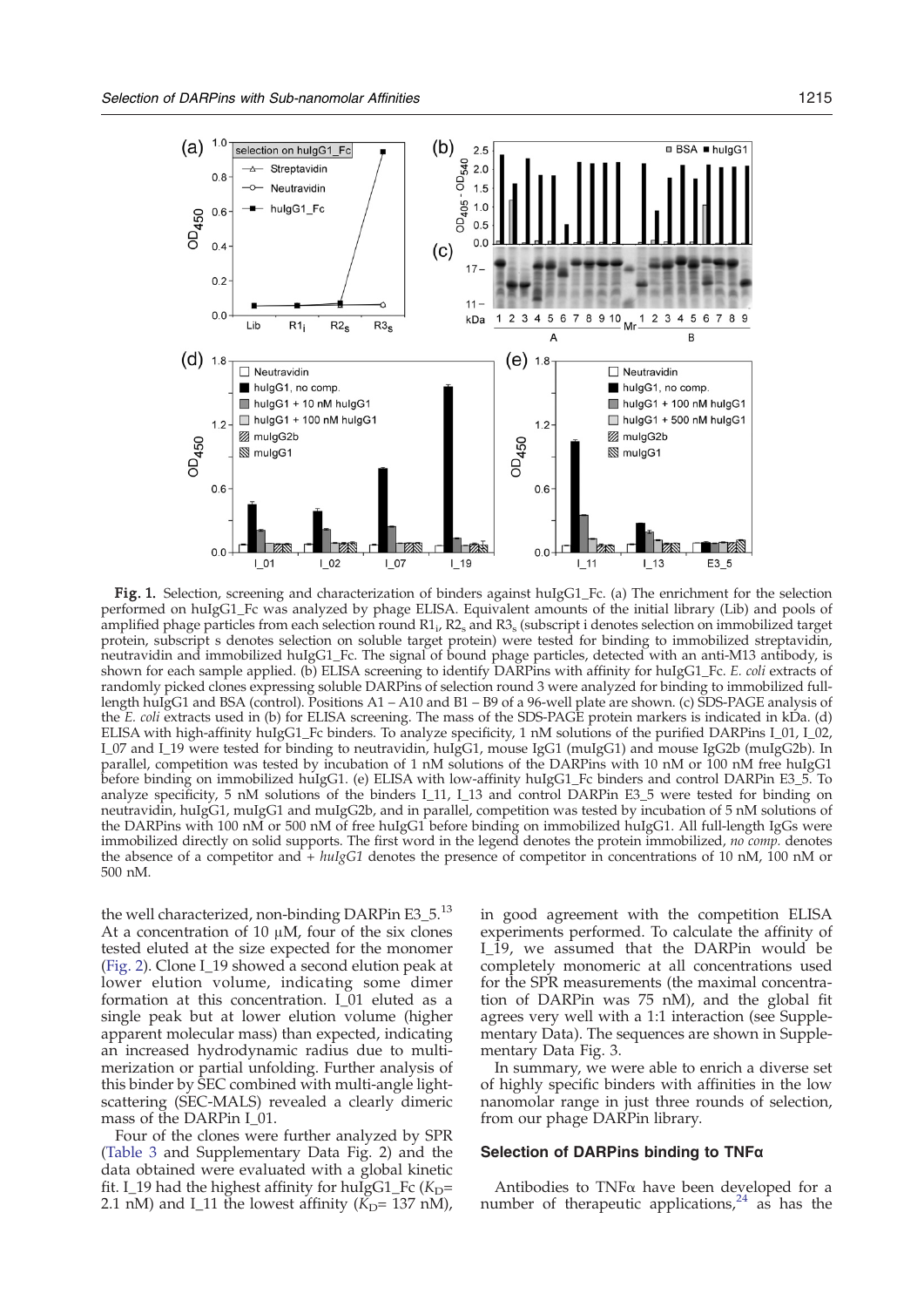| Target protein    | Round of selection                  | No. positive<br>clones <sup>a</sup> | No. different<br>sequences <sup>b</sup> | Binders further analyzed in this study |
|-------------------|-------------------------------------|-------------------------------------|-----------------------------------------|----------------------------------------|
| huIgG1_Fc         | R <sub>3</sub>                      | 82/94                               | 8/21                                    | $I_01/02/07/11/13/19$                  |
| $TNF\alpha$       | $R2/3^c$                            | 102/188                             | 29/52                                   | $T_01/02/07/08/09/16/25/27/37/40$      |
| ErbB1             | $R2/3^{\alpha}$                     | 97/369                              | 1/64                                    | E 01                                   |
| ErbB1             | $R1$ (epitope-masking) <sup>e</sup> | 81/105                              | 4/20                                    | E 67/68/69                             |
| ErbB2-509         | R3                                  | 83/94                               | 13/29                                   | $9\;16/26/29$                          |
| ErbB2-631         | $R1$ (epitope-masking) <sup>e</sup> | 24/94                               | 8/16                                    | H 14                                   |
| ErbB4             | R3                                  | 55/143                              | 5/48                                    | B <sub>4</sub> _01/02/07/33/45         |
| ErbB4             | $R1$ (epitope-masking) <sup>e</sup> | 84/94                               | 6/20                                    | $B4_{-}50/58$                          |
| CitS <sup>f</sup> | R3/4                                | 110/124                             | 11/21                                   | $cp34_15/16^t$                         |

<span id="page-5-0"></span>Table 2. Summary of the phage selection of DARPins against different target proteins

a Ratio of the number of positive clones to the total number of clones screened by ELISA.<br> **b** Number of clones with different sequences confirmed by ELISA using purified DARPins to bind the target protein, identified in t

total number of clones sequenced.<br>
<sup>c</sup> Sum of the analysis of the second and third round of selection.<br>
<sup>d</sup> Sum of the analysis of the second and third round of different selection approaches.<br>
<sup>e</sup> One round of selections

soluble recombinant receptor of TNFα, Etanercept (Enbrel™, see below), $25$ <sup>2</sup> and binding molecules based on novel scaffolds are currently being devel-



Fig. 2. Size-exclusion chromatography (SEC) of selected DARPins. The chromatograms of the six huIgG1\_Fc binders and the unselected DARPin E3\_5 are shown as examples. For each DARPin, the number of repeats stacked between N-Cap (N) and C-Cap (C) is given in parentheses. The molecular mass standards, phage protein D (gpD) with a mass of 17.6 kDa and phage protein SHP, a trimer with a mass of 50.2 kDa, are indicated by arrows.

oped to do the same. To enrich binders specific for the soluble trimeric form of  $TNF\alpha$  ([Table 1](#page-3-0)) we performed selections and screenings as described above for huIgG1\_Fc using biotinylated  $TNF\alpha$  (see Materials and Methods). Fast enrichment of phage particles displaying DARPins specific for  $TNF_{\alpha}$  was already observed after the second selection round. From rounds 2 and 3, 94 individual DARPins each were screened by crude extract ELISA for TNFα binding, giving 15 and 87 specific binding signals, respectively (Table 2). On the basis of the ELISA signals, 52 clones were submitted for sequencing, resulting in a highly diverse set of 29 different sequences of DARPins; interestingly, all selected DARPins were of the N3C type. Binders were expressed in the cytoplasm, purified by IMAC and further analyzed by SEC; they show high-level expression and most of them have monomeric elution behavior, similar to the results obtained for the huIgG1\_Fc binders described above.

We used ELISA to investigate the specificity of the selected DARPins ([Fig. 3](#page-6-0)). All of the binders showed specific binding to TNF $\alpha$ , no interaction with neutravidin, and in the competition ELISA setup the binding to immobilized  $T\hat{\text{N}}F\alpha$  was well inhibited by preincubation of the DARPins with free TNFα. From the competition ELISA signals obtained with 10 nM free TNFα, the affinities of the binders were estimated to be in the low nanomolar range. Interestingly, the binding of all selected DARPins is inhibited almost completely by preincubation of the immobilized TNFα with Etanercept (Enbrel™, recombinant human soluble tumor necrosis factor alpha receptor fused to the Fc domain of human IgG1, Amgen, USA) [\(Fig. 3](#page-6-0)).

During further analysis, very much to our surprise, we discovered that the selected DARPins show specific  $TNF\alpha$  binding that is dependent on the detergent Tween-20 that was present during the selection. We did not analyze this particular set of DARPins further, since we do not expect them to bind their target protein *in vivo*. To prevent the enrichment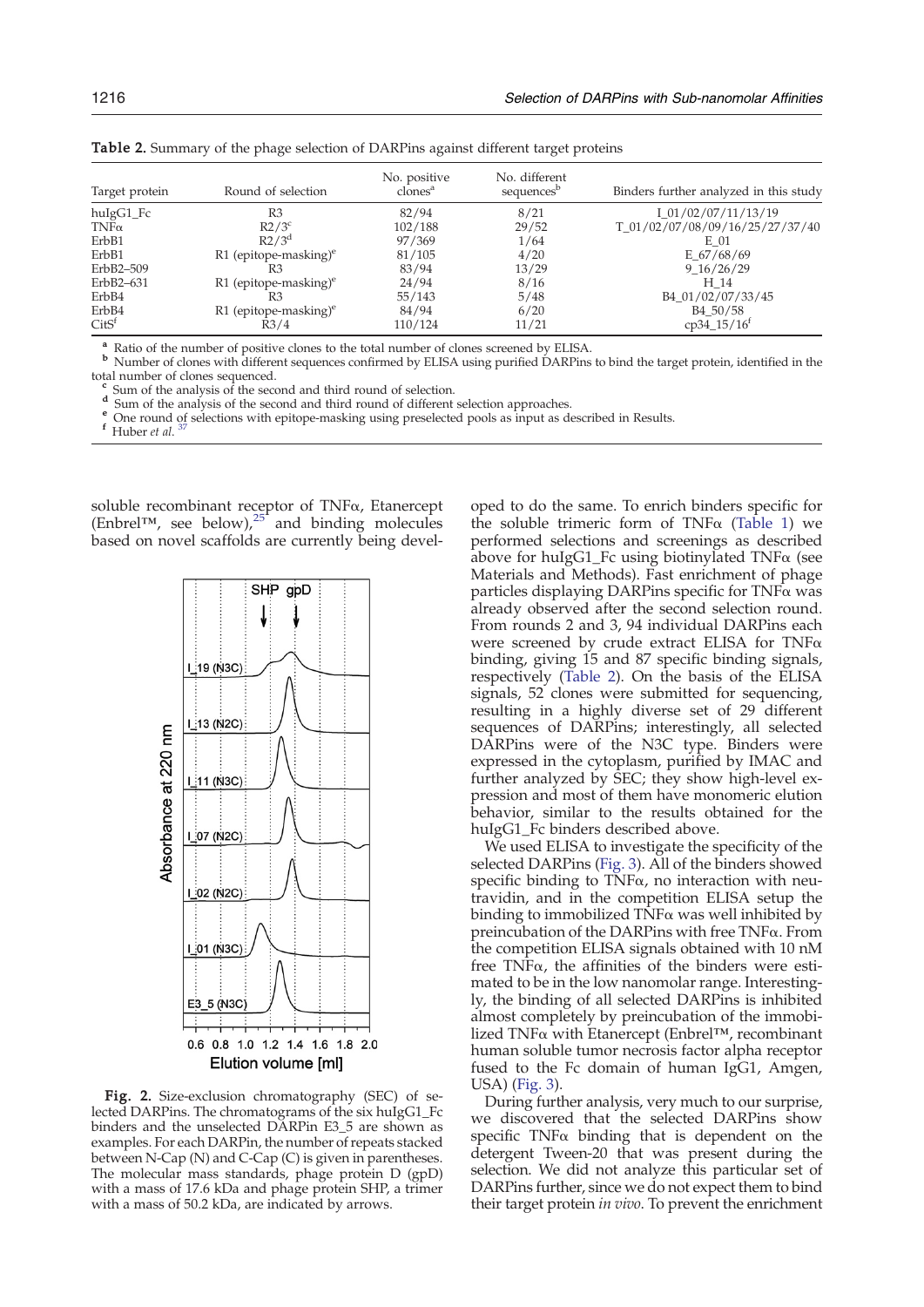| Target protein     | Clone $(NxC)^a$                       | Oligomerization<br>statusb | $K_{\rm D}$ (nM) | $k_{\rm on}$ (10 <sup>5</sup> $\rm M^{-1} s^{-1}$ ) | $k_{\mathrm{off}}\, (10^{-3} \mathrm{s}^{-1})$ |
|--------------------|---------------------------------------|----------------------------|------------------|-----------------------------------------------------|------------------------------------------------|
| ErbB1 <sup>c</sup> | $E_01(N3C)$                           | m                          | 0.5              | 4.4                                                 | 0.2                                            |
|                    | $E_67$ (N3C)                          | m                          | 7.3              | 0.3                                                 | 0.2                                            |
|                    | $E_68$ (N3C)                          | m/d                        | 0.7              | 26                                                  | 1.9                                            |
|                    | $E_69$ (N <sub>4</sub> C)             | m                          | 15               | 0.7                                                 | 1.1                                            |
| $ErbB2-509c$       | 9_16 (N3C)                            | m                          | 6.9              | 1.2                                                 | 0.9                                            |
|                    | 9_26 (N3C)                            | m                          | 1.4              | 0.7                                                 | 0.1                                            |
|                    | 9_29 (N3C)                            | m                          | 3.8              | 2.0                                                 | 0.8                                            |
| $ErbB2-631d$       | $H_14(N3C)$                           | m                          | 0.2              | 4.1                                                 | 0.1                                            |
| ErbB4 <sup>c</sup> | B <sub>4</sub> _01 (N <sub>4</sub> C) | m                          | 0.1              | 7.3                                                 | 0.06                                           |
|                    | B <sub>4</sub> _02 (N <sub>3</sub> C) | m                          | 0.4              | 1.2                                                 | 0.05                                           |
|                    | B <sub>4_50</sub> (N <sub>4C</sub> )  | m                          | 0.3              | 35                                                  | 1.0                                            |
|                    | B <sub>4_58</sub> (N <sub>5C</sub> )  | m/d                        | 9.0              | 16                                                  | 14                                             |
| $IgG1_Fc^c$        | $I_02(N2C)$                           | m                          | 41               | 2.8                                                 | 12                                             |
|                    | I 07 (N2C)                            | m                          | 25               | 0.7                                                 | 1.7                                            |
|                    | I 11 $(N3C)$                          | m                          | 140              | 4.9                                                 | 67                                             |
|                    | $L_{19}$ (N3C)                        | m/d                        | 2.1              | 3.4                                                 | 0.7                                            |
| CitS <sup>e</sup>  | cp34_15 (N3C)                         | m                          | 5.4              |                                                     |                                                |
|                    | cp34_16 (N3C)                         | m                          | 1.3              |                                                     |                                                |

<span id="page-6-0"></span>Table 3. Affinities and binding kinetics of DARPins

<sup>a</sup> Name of the respective clone and, in parentheses, the number of internal repeat modules (x) stacked between the N-Cap (N) and the

C-Cap (C).<br>
b Oligomerization status (monomer, m; dimer, d) of the DARPins determined by SEC, using globular proteins as molecular mass<br>
standards, and comparing them to other DARPins, whose oligomerization status had been Association  $(k_{on})$  and dissociation  $(k_{off})$  rate constants were measured by surface plasmon resonance, and the respective dissociation

constant  $K_D$  was calculated as ( $k_{\text{off}}/k_{\text{on}}$ ). Plots of the kinetic data, evaluation with a global kinetic fit and statistical error in the parameters are given in Supplementary Data Fig. 2.<br>  $\frac{d}{dx} C$  Let you de D

<sup>d</sup> C. Jost and A.P., unpublished results.<br>
<sup>e</sup> Dissociation constants  $K<sub>D</sub>$  were measured by equilibrium titration (BioVeris).<sup>37</sup>

of such binders, Tween-20 can be omitted or replaced by other detergents in new selection approaches on  $TNF\alpha$ .

## Selection of DARPins to members of the ErbB receptor family

Antibodies to ErbB1 (EGFR) and the other members of the ErbB receptor family, notably ErbB2 (HER2), are being developed as anti-tumor thera-peutics.<sup>[26](#page-16-0)</sup> Here, we describe the selection of DARPin binders against ErbB1, ErbB2 and ErbB4. The extracellular part of all members of this family is composed of four domains  $(I-IV).^{27}$  $(I-IV).^{27}$  $(I-IV).^{27}$  The selections on ErbB2 are described below. For both ErbB1 and ErbB4, the extracellular domains I–III of the respective receptor fused to huIgG1\_Fc were used in selections (see [Table 1](#page-3-0)). (The different selection approaches performed on these two target proteins are described in detail in the Supplementary Data.)

Individual DARPins were screened for specific target protein binding by crude extract ELISA as described for huIgG1\_Fc. For ErbB1, 97 out of 369 and for ErbB4, 55 out of 143 screened clones gave a specific binding signal [\(Table 2\)](#page-5-0). On the basis of ELISA signals 64 clones for ErbB1 and 48 clones for



Fig. 3. ELISA of selected TNFα-binding DARPins. To analyze specificity, 5 nM solutions of the selected DARPins were tested for binding on neutravidin, immobilized TNFα and immobilized TNFα preincubated with an excess (500 nM) of Etanercept (Enbrel™, recombinant human soluble tumor necrosis factor alpha receptor fused to the Fc domain of human IgG1). In parallel, competition was tested by incubation of 5 nM solutions of the DARPins with 10 nM or 100 nM free TNF $\alpha$ before binding on immobilized TNFα. Only a subset of the selected TNFα binders is shown, and unselected DARPin E3\_5 was used as control. The first word in the legend denotes the protein immobilized, no comp. denotes the absence of a competitor and +  $TNF\alpha$  or + Enbrel denotes the presence of competitor (respective concentrations given in nM).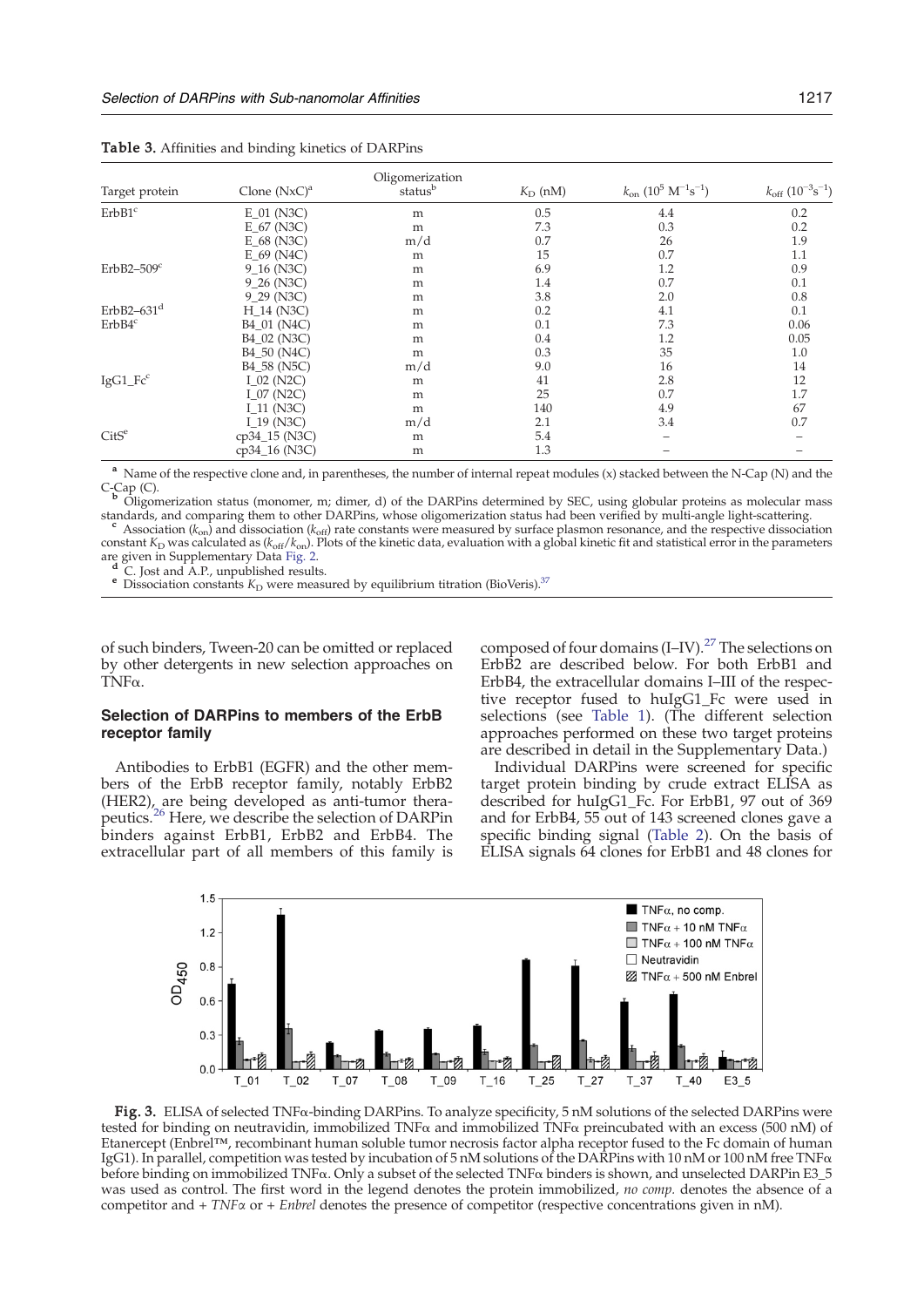ErbB4 were submitted for sequencing. Surprisingly, this resulted in only one dominant ErbB1 binder (E\_01) and five ErbB4 binders (B4\_01, B4\_02, B4\_07, B4 33 and B4 45), of which B4 02 was strongly overrepresented among the sequenced clones ( $~66$  %).

To increase the diversity of the selected binders and to avoid dominant enrichment of these binders, we used a selection procedure termed epitope-masking[.](#page-16-0)[28](#page-16-0) For this purpose, we expressed and purified the two dominant binders  $(\dot{E}_0 1)$  and  $B4_0 2)$  by IMAC and performed one round of selection on the two target proteins in solution in the presence of an only twofold excess of the respective purified binder. By this partial masking of the epitope of the dominant binder we expected to select DARPins that recognize a different epitope, but at the same time, still allow the selection of new high-affinity DARPins competing for the same epitope. Using higher concentrations of the competitor resulted in a lower diversity of the selected binders (see below). For the target proteins ErbB1 and ErbB4, equivalent amounts of amplified, partially enriched pools of phage particles after selection round 1 on immobilized target proteins (Supplementary Data Fig. 4(a) and 4(b)) and after selection round 2 on target proteins in solution (Supplementary Data Fig.  $\tilde{A}(c)$ and 4(d)) were used as input. After one round of selection, input and output pools of phage particles were analyzed by phage ELISA for binding to their target protein in the absence and in the presence of a large excess (2 μM) of the respective dominant binders (Fig. 4a and b). For ErbB1, the binding signal obtained on target protein alone was much higher than the signal obtained on ErbB1 in the presence of the DARPin E\_01, indicating that most of the DARPins selected indeed recognize the same or an epitope overlapping with that of DARPin E\_01 (Fig. 4a). In contrast, for ErbB4, the binding signal obtained on target protein alone or in the presence of B4\_02 was identical, indicating that in this case, most of the selected DARPins recognize an epitope different from that of DARPin B4\_02 (Fig. 4e).

To analyze the success of the epitope-masking, individual selected DARPins were first screened for binding to their target protein by crude extract ELISA as described for huIgG1\_Fc. For ErbB1, 81 of 105, and for ErbB4, 84 of 94 screened clones gave a specific binding signal [\(Table 2](#page-5-0)). On the basis of the ELISA signals, 20 clones of each selection were submitted for sequencing, resulting in four new binders for ErbB1 and six new binders for ErbB4. Binders were expressed in the cytoplasm of E. coli, purified and analyzed further by SEC. They show high-level expression and most of them have monomeric elution behavior, similar to the results obtained for the huIgG1\_Fc binders described above. All of the clones bound specifically to the respective target protein, as shown by competition ELISA, but only those ErbB1 binders (E $67$ , E $68$ , E $69$ ) and ErbB4 binders (B4\_50, B4\_58) were analyzed in detail whose ELISA signals could be inhibited to less than 50% with 10 nM (50 nM for E\_69) ErbB1 or ErbB4 as competitor, suggesting a high affinity (cf [Fig. 1d](#page-4-0)).



Fig. 4. Equivalent amounts of the input and output phage particles from one round of epitope-masking performed on ErbB1 (by adding soluble DARPin E\_01) and on ErbB4 (by adding soluble DARPin B4\_02) were analyzed by phage ELISA as described for [Fig. 1.](#page-4-0) Additionally, binding was tested on the respective target protein preincubated with an excess of the respective  $\text{DARPin}$  (*ErbB1* + *E\_01* or *ErbB4* + *B4\_02*). Subscript s denotes selection on target protein in solution. The first word in the legend denotes the protein coated, no comp. denotes the absence of a competitor and  $+ E_0 1$  or  $+ B4_0 2$ denotes the presence of 2 μM DARPin competitor.

This was confirmed by SPR analysis (see below). (The sequences are shown in Supplementary Data Fig. 3.)

## Clones selected by epitope masking show diverse specificities

Binding and epitope localization of the clones selected by epitope masking were tested by ELISA. All high-affinity ErbB1 and ErbB4 binders were tested for interaction with the respective biotinylated target protein bound to immobilized neutravidin, or the nonbiotinylated target protein bound to the immobilized DARPins  $(E_01$  or B4\_02, respectively) used for epitope-masking [\(Fig. 5a](#page-8-0) and  $\bar{b}$ ). In the selection on ErbB1 using an only twofold excess of E\_01, three new high-affinity clones were selected. E\_69 recognized an epitope not competing with E\_01, whereas the other two binders, E\_67 and E\_68, must recognize a competing epitope, as they could not bind to their target, immobilized over E\_01.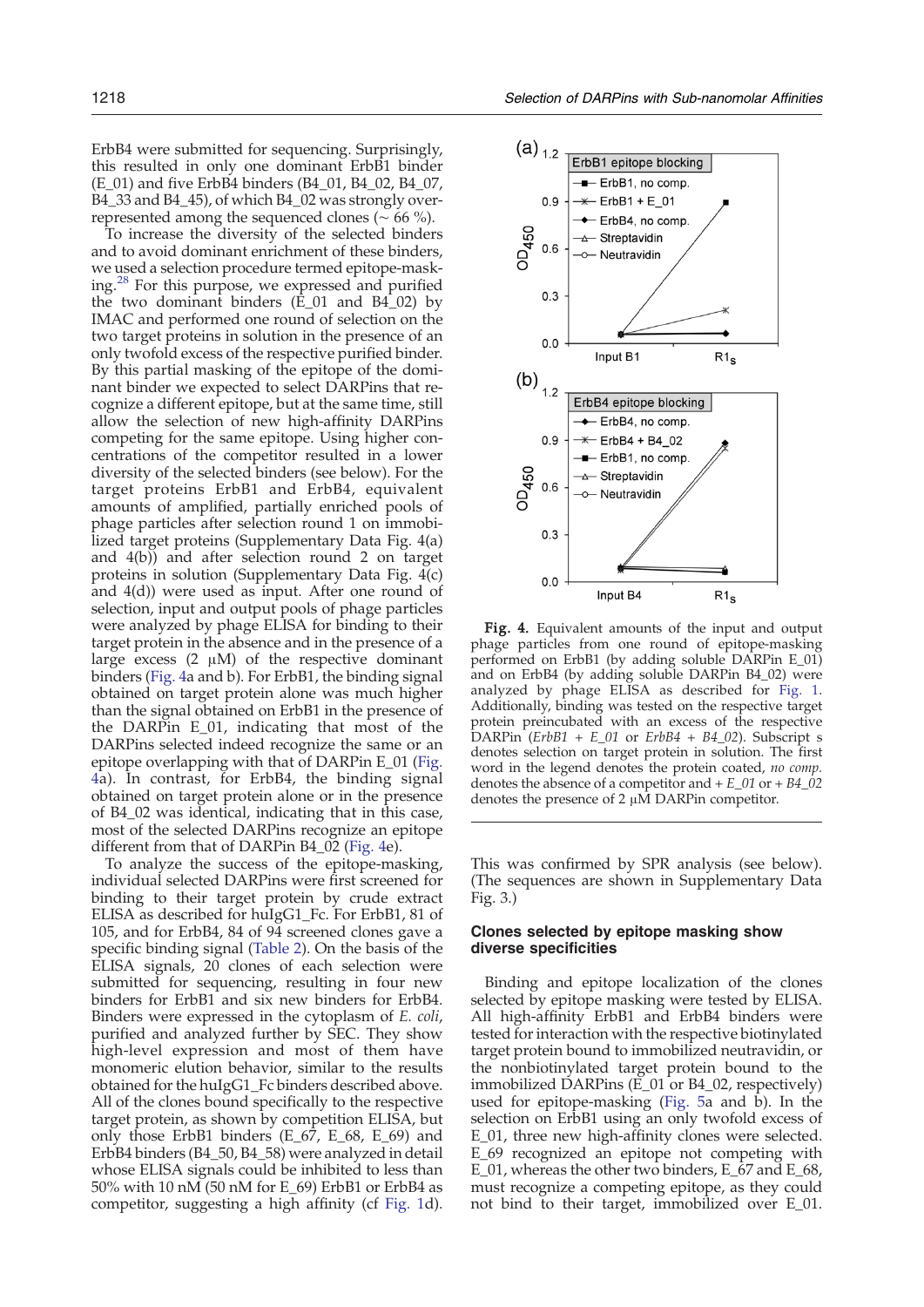<span id="page-8-0"></span>

Fig. 5. ELISA of selected ErbB1 and ErbB4 binding DARPins. A 50 nM solution of the selected ErbB1 (a) and ErbB4 (b) binders was tested for interaction with immobilized target protein (ErbB1 or ErbB4, respectively), target protein bound to immobilized DARPin used for epitope-masking during the selection round (E\_01—ErbB1 or B4\_02—ErbB4, respectively), and neutravidin. (c, d) Specificity was tested by applying a 50 nM solution of the selected ErbB1 binders (c) and ErbB4 binders (d) on immobilized ErbB-receptors (ErbB1, ErbB2-631 and ErbB4) and neutravidin. Unselected DARPin E3\_5 was used as control in all experiments. ErbB1 binders E\_67, E\_68 and E\_69 and ErbB4 binders B4\_50 and B4\_58 were selected by epitope masking.

When performing the same epitope-masking selection in the presence of a much higher excess (20-fold) of the masking DARPin  $(E_01)$ , clone  $E_69$  was very dominant. This finding shows that somewhat higher levels of diversity can be obtained by only partially masking the dominant epitope than by completely blocking it. In contrast, for ErbB4, one of the clones (B4\_01) selected on ErbB4 in solution and both of the clones selected by epitope-masking recognized an epitope other than B4\_02. None of the binders showed cross-reactivity when analyzed in ELISA experiments for binding to other receptors of the ErbB-family (ErbB1, ErbB2 and ErbB4), which share about 50% sequence identity and have highly conserved structures (Fig. 5b and c). To estimate affinity, competition experiments with ErbB1 and ErbB4 were performed as described for huIgG1\_Fc, and ELISA binding signals were inhibited to less than 50% by 10 nM competitor (50 nM for  $E_6$ 9), suggesting low nanomolar affinity (data not shown). This was confirmed by SPR analysis (see below).

Four well-behaved clones for each of the target proteins were further analyzed by SPR [\(Table 3](#page-6-0) and Supplementary Data Fig. 2) and the data were evaluated with a global kinetic fit. Five of the measured binders showed affinities in the picomolar range, and the other binders were all below 15 nM.

In conclusion, dominant epitopes on a target protein may hinder the direct selection of diverse binders. This "hidden" diversity present in the library can be made accessible by masking the dominant epitope during the selection cycle. Strong masking, however, can lead to a new focusing of the library.

## Epitope removal allows selection of more diverse DARPins

To enrich binders against ErbB2 containing all four domains  $(I – IV)$  of the extracellular part of the receptor and thus comprising the first 631 amino acid residues of the mature protein (termed ErbB2- 631, see [Table 1](#page-3-0)), we performed three initial rounds of selection on the target protein in solution. Good enrichment of phage particles displaying DARPins binding to ErbB2-631 but not to ErbB2-509 (see [Table 1\)](#page-3-0), which comprises only the first 509 amino acid residues of the mature protein and therefore lacks domain IV, was observed after the third selection round, as shown by phage ELISA ([Fig. 6a](#page-9-0)). This is in good agreement with previously performed ribosome display selections, where all selected high-affinity binders recognized domain IV, which seems to contain one or more dominant epitopes of that protein.<sup>[20](#page-16-0)</sup>

We used two strategies to obtain binders that recognize domains I – III of the target protein. First, we performed selection directly on ErbB2-509. Surprisingly, at room temperature, all of the selection approaches on ErbB2-509, independent of whether the selection had been performed on immobilized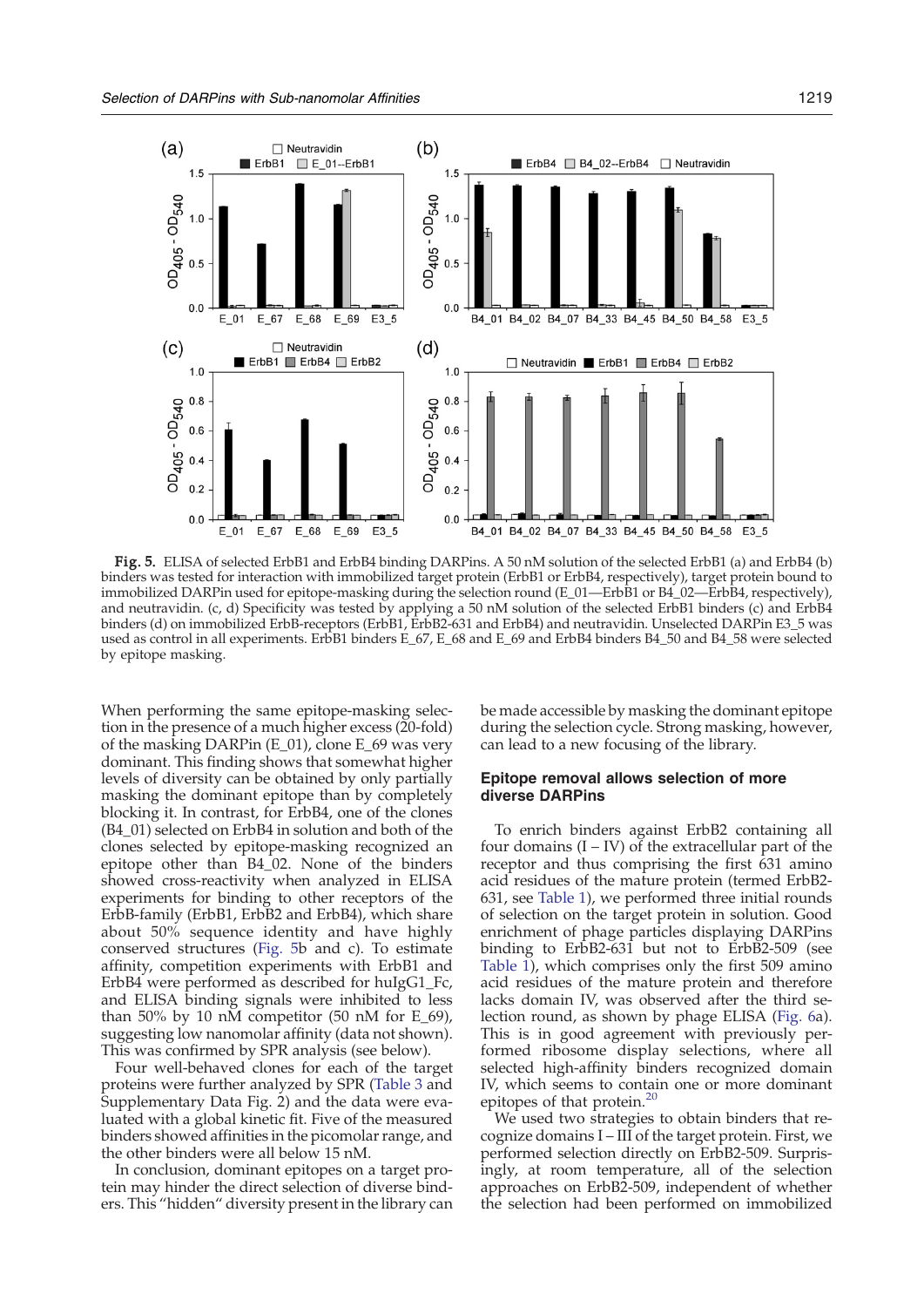<span id="page-9-0"></span>

Fig. 6. The enrichment for the selections performed on ErbB2-631 in solution at room temperature and on ErbB2- 509 at 4 °C were analyzed by phage ELISA. Equivalent amounts of the initial library (Lib) and pools of amplified phage particles from each selection round (R1, R2, and R3) were tested for binding to immobilized streptavidin, neutravidin and immobilized ErbB2-509 and ErbB2-631. The signal of bound phage particles, detected with an anti-M13 antibody, is shown for each sample applied. For each round, the subscript denotes if the selection was performed on immobilized target protein (i) or on target protein in solution (s).

target protein or on target protein in solution, failed to yield an enrichment of target-specific DARPins. We reasoned that this might be due to a lower stability or higher flexibility of the truncated version of the receptor at room temperature and therefore performed further selections at 4 °C. Indeed, after three rounds of selection on ErbB2-509 by using the optimized selection protocol at 4 °C, target-specific binding of the enriched pools was observed in phage ELISA (Fig. 6b). For the pool of round 3, specific binding to both target proteins ErbB2-631 and ErbB2-509 was observed, suggesting that domains I–III are recognized, and that target stability is indeed a very important parameter for optimal selections.

After round 3, 94 individual DARPins were screened by crude extract ELISA for binding to ErbB2-509, resulting in 83 specific binding signals [\(Table 2\)](#page-5-0). On the basis of the ELISA signals, 29 binders were sequenced, resulting in a diverse set of 13 different sequences of DARPins. Binders were expressed in the cytoplasm, purified and analyzed

further by SEC; they showed high-level expression and most of them have monomeric elution behavior in SEC, similar to the results obtained for the huIgG1\_Fc binders described above.

ELISA experiments showed high specificity (no cross-reactivity with ErbB1 and ErbB4), and inhibition of ELISA signals to less than 50% was observed for more than half of the clones using 10 nM ErbB2 as competitor, suggesting nanomolar affinity (cf [Fig.](#page-4-0) [1](#page-4-0)d). Three of the binders (9\_16, 9\_26, and 9\_29) were analyzed further by SPR showing affinities in the low nanomolar range ([Table 3](#page-6-0)). (The sequences are shown in Supplementary Data Fig. 3.)

The results obtained indicate that, similar to the epitope masking strategy described above, this strategy of removing an epitope by deleting a domain makes the hidden diversity of the library accessible for selection. It shows also that attention must be paid to the conformational integrity of the target protein, in this case by lowering the temperature during selection.

Additionally, as described for ErbB1 and ErbB4, we partially masked one of the epitopes (see above) on domain IV by adding a twofold excess of the high-affinity DARPin H10-2-G3 in one round of se-lection on ErbB2-631[.](#page-16-0)<sup>[29](#page-16-0)</sup> The amplified, partially enriched pool of phage particles after two rounds of selection on the target protein in solution (Fig. 6a) was used as input. Screening of 94 clones by crude extract ELISA resulted in 24 specific binding signals. On the basis of the ELISA signals, 16 binders were sequenced, resulting in eight different sequences, of which four had been found in the selection on ErbB2\_509. Of the three new binders, two recognized ErbB2-509 as well as ErbB2\_631 (domain I–III binders) and one (H\_14) recognizes only ErbB2\_631 (domain IV binder). Due to its exceptionally high binding signal, binder H\_14 was analyzed further by SPR and the data were evaluated with a global kinetic fit showing an affinity in the picomolar range ([Table 3](#page-6-0)) (C. Jost and A.P., unpublished results).

## Discussion

## Large functional DARPin library obtained by SRP phage display

The quality of a combinatorial library of binding proteins can be functionally described by the ability to isolate high-affinity binders against a broad set of target proteins. Three major factors contribute to successful selections from such a library. First, the library design, which encompasses the scaffold used as well as the diversification strategy employed. Second, the theoretical diversity of the combinatorial DNA library, combined with the library quality, i.e., the percentage of clones that actually have sequences as specified in the design. Finally, the display technology chosen, which should ensure that the members of the library are presented in a functional form, allowing for efficient selection. Together, these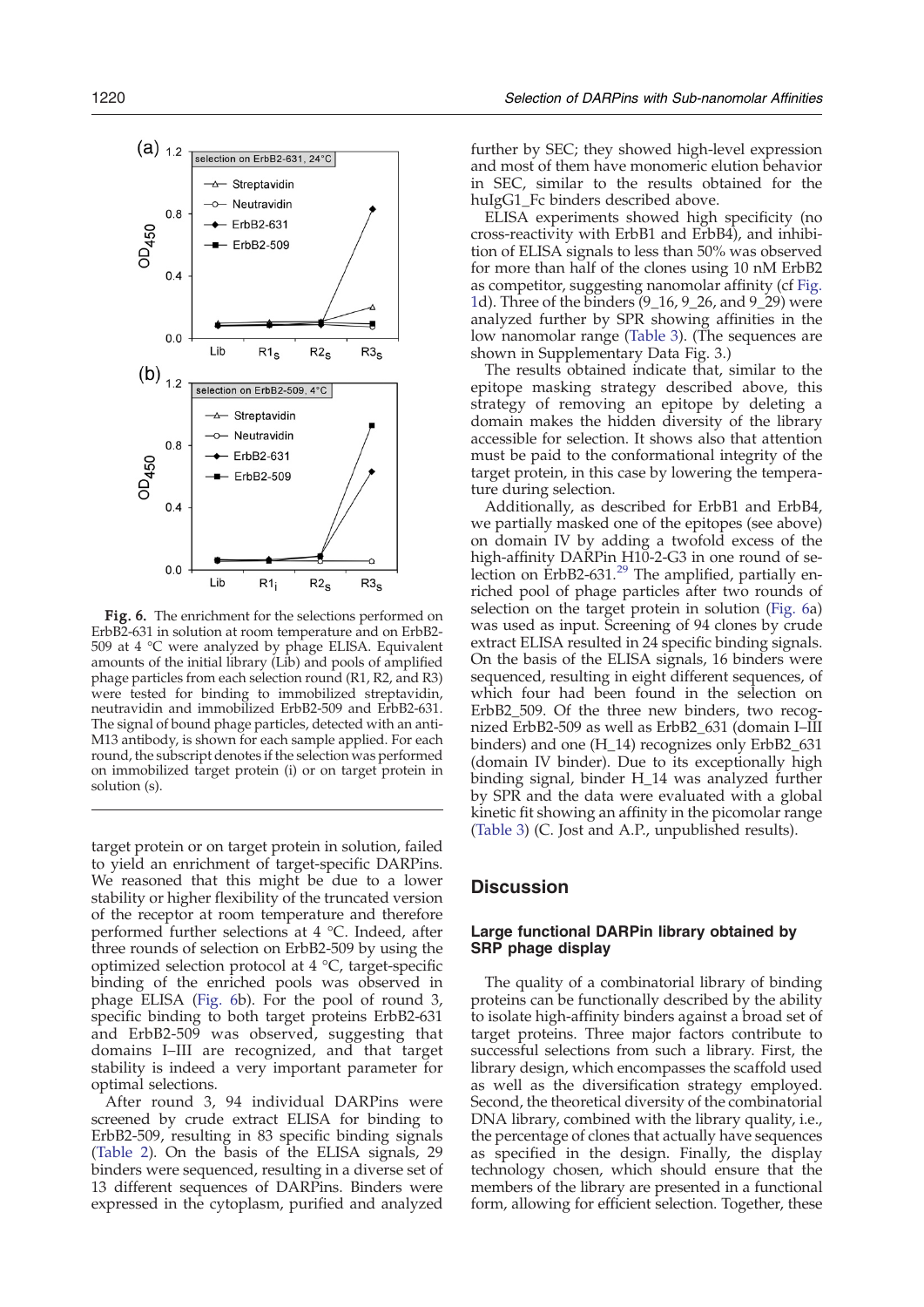factors determine the functional diversity of the library that is accessible for the selection of binding molecules by the technology employed.

We have developed SRP phage display that allows the efficient display of fast-folding and stable proteins such as DARPins that are virtually refractory to conventional phage display that uses Secdependent translocation of the POI into the periplasm[.](#page-16-0)[21](#page-16-0) We generated our phage DARPin library using the previously described combinatorial N3C DARPin library<sup>[13,16](#page-15-0)</sup> as template and a phagemid containing an SRP-dependent signal sequence. $21$ Analysis of single unselected members of this new library revealed that all clones that are correct at the sequence level are displayed on the phage particles at levels comparable to the display yield obtained for a well-expressed single-chain Fv (scFv) antibody fragment using a conventional phagemid with a Secdependent signal sequence. We thus obtained a functional library diversity of at least  $1 \times 10^{10}$  which is comparable to the size reported for the largest phage libraries displaying non-immunoglobulin  $domains<sup>30</sup>$  $domains<sup>30</sup>$  $domains<sup>30</sup>$  and comparable to the size of large phage libraries displaying antibody fragments.<sup>[8](#page-15-0)</sup>

The functional part of the phage DARPin library is composed of N1C (4%), N2C (27%) and N3C (69%) DARPins, as determined from the sequencing and display analysis of unselected clones. The constructs shorter than the N3C are probably side-products of the PCR of the initial combinatorial N3C library necessary during construction; this is also observed regularly when doing ribosome display selections and results from the repetitive nature of DARPins. Interestingly, we even selected N4C and N5C DARPins [\(Table 3](#page-6-0)). Since no repeat duplication or deletion that would indicate in vivo recombination of the DARPin scaffold was ever observed, we expect these longer constructs, just as the shorter ones, to be already present at a low level in the initial library. Since the selection for binding works well, as demonstrated by the successful selection against diverse targets, the occurrence of DARPins with a different number of repeats, (presumably) already in the initial library, can be seen as a source of additional diversity. A larger contiguous patch of randomized residues in the DARPins with more than three randomized repeats may allow binding to additional epitopes, where contacts by residues in the capping repeats might not have been favorable or where a larger binding surface is needed. An accumulation of these longer constructs during selections with epitope masking supports this theory.

In just two or three phage display selection rounds we were able to select high-affinity binders against a broad range of target proteins in all cases attempted so far [\(Table 2](#page-5-0)). This validates the functional library diversity and the optimized diversity design of the DARPin scaffold, and that SRP phage display is robust to select specific binders from this library. Good performance of SRP phage display was recently reported for the display of a library based on the fibronectin type III domain. $31$  We suppose that SPR phage display could increase the functional diversity

of many other libraries, especially those expected to be composed of similarly stable and fast-folding scaffolds or those containing members with widely different folding rates and stabilities, such as expected, for example, in cDNA libraries.

It should be noted that for SRP phage display, as reported for conventional phage display,<sup>[32](#page-16-0)</sup> it might be necessary to optimize the phagemid in combination with the scaffold used, in order to tune the expression level to achieve efficient but still monovalent display of the POI.

## Selected DARPins have favorable biophysical properties

The selected DARPins retain the favorable bio-physical properties of the initial library members.<sup>[13](#page-15-0)</sup> They can be expressed in large amounts in soluble form in the cytoplasm of E. coli [\(Fig. 1](#page-4-0)b), and routinely more than 100 mg of protein is purified from 1 l of shake-flask culture. Of the 84 clones analyzed by SEC, 46 (55 %) show a single peak at the elution volume expected for the monomer ([Fig. 2](#page-5-0)) and another ten  $(12%)$  show a single peak at a greater elution volume, indicating some interaction with the column material; nevertheless, they were confirmed to be monomeric by SEC-MALS measurement. The other DARPins are presumably a mixture of monomer and dimer or elute at higher apparent molecular mass, indicating oligomerization or partial unfolding, as a consequence of some particular features of the sequence of a given library member. Because of the diversity of clones isolated for each target, purely monomeric tight-binding DARPins have always been found.

The selected clones specifically recognize the target protein that they were selected on and do not cross-react with other proteins tested, as shown by ELISA ([Fig. 5](#page-8-0)c and d). These ELISAs were always done with recloned non-fused protein, and thus independent of being fused to the phage coat protein 3 or being displayed on phage particles.

## DARPins with picomolar affinities were selected on a regular basis

The highest affinities of the selected binders are in the sub-nanomolar range [\(Table 3](#page-6-0)) and thus as good as the affinities obtained when performing ribosome displa[y sele](#page-15-0)ctions with the identical initial DARPin library.<sup>16–18</sup> There are several factors that may contribute to this, at first surprising, observation. First, the functional size of the present phage library is very large, and is expected to cover the diversity of about  $10^{10}$  members present in the initial ribosome display library that was used as template.<sup>[16](#page-15-0)</sup> Therefore, the same input library is sampled in ribosome display and phage display; however, in ribosome display, mutations continuously increase this diversity during the selection rounds. Second, a growing experience in designing selection experiments, as summarized in the optimized selection protocol, may have improved the quality of the selected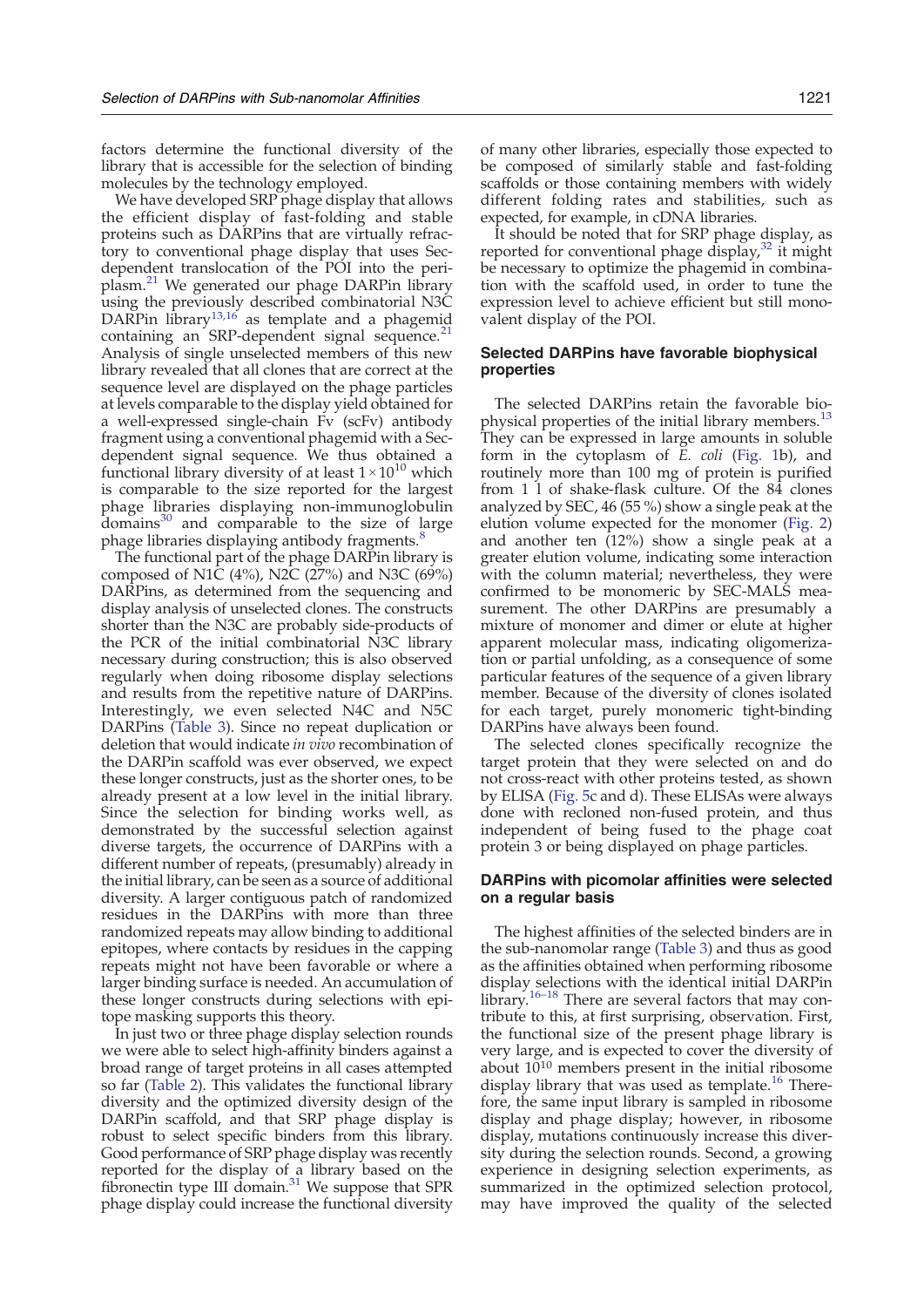clones. When comparing the performance of phage display and ribosome display, often no significant difference was found at the levels of the best binders, however, the number of different binders with such characteristics tends to be larger in ribosome display. We speculate that in early rounds, low-affinity binders may acquire point mutations in ribosome display and thus survive later selection rounds with greater stringency, adding to diversity.

From the comparison of affinities obtained from various antibody libraries, it is widely accepted that the affinities of the selected antibodies correlate with the size of the library.<sup>[8](#page-15-0)</sup> From phage antibody fragment libraries containing  $10^7 - 10^9$  members, binders with affinities of up to 10 nM, and for libraries with over  $5 \times 10^9$  members, binders with sub-nanomolar affinities have been selected. $8$  From our phage DARPin library containing about  $10^{10}$  functional members we obtained against all target proteins multiple DARPins with affinities in the low nanomolar or, in most cases, even the sub-nanomolar range ([Table 3\)](#page-6-0). These affinities compare very favorably with those obtained for synthetic antibody<br>repertoires of similar or even larger size.<sup>9–[11,33](#page-15-0)</sup> Our very promising results can be attributed to the optimized diversity design of the DARPin library as well as the high functional display rate of the SRP phage display system. This will make affinity maturation unnecessary for most applications.

## Broadening diversity of selected DARPins by epitope masking or removal

One frequently observed phenomenon in phage display when performing selection experiments on certain target proteins is low diversity of the selected binders, even when using large libraries.<sup>[9,34](#page-15-0)–36</sup> There are many reasons why a certain binder might be selected with preference and dominate the selected pool: for example, (i) the binder has much higher affinity than the other binders; (ii) the binder is displayed more efficiently than the other binders, (iii) the target protein contains a preferred binding site on its surface; $35$  or (iv) there are only limited epitopes on the target protein accessible to potential binders, e.g. by extensive glycosylation. When performing selections on the receptors of the ErbB family we obtained binders with low diversity (i.e. focused on a dominant epitope), suggesting that some epitopes in this family are very well suited for the DARPin binding interface, such that they dominated the selection. The dominant DARPin E\_01 was also shown to be displayed at slightly higher levels than other library members (data not shown), and both E\_01 and B4\_02 have very high affinities, indicating that also the above-mentioned points (i) and (ii) can influence the selection of DARPins by phage display. Note that a much broader diversity was obtained for other targets (TNF $\alpha$ , huIgG1\_Fc, CitS<sup>[37](#page-16-0)</sup> and others, data not shown). We tested several strategies to increase the diversity of the selected DARPins and to broaden the range of selected specificities.

For ErbB1, where essentially only one binder was found in the initial selections, and for ErbB4, where one binder was very dominant [\(Table 2](#page-5-0)), we performed one round of selection on the target protein in the presence of a twofold excess of the purified dominant binder using pools of phage particles partially enriched on the target protein as input. This strategy of epitope-masking was described recently for antibodies. $38,39$  In both cases this approach resulted in increased diversity (i.e., binding to different epitopes) of the binders [\(Fig. 6](#page-9-0)). For ErbB1, two of the three clones analyzed further still bound to the same or a competing epitope as the binder used for epitope-masking. This is presumably due to the low excess, only twofold, of competitor used, leading to only a partial masking of the epitope, and thus making it possible to still find binders to the same epitope.

For the full-length ectodomain of ErbB2 (ErbB2- 631), the selection yielded a pool of binders that recognize this full length ectodomain but not a truncated construct lacking domain IV [\(Fig. 6](#page-9-0)a). Therefore, we performed selections on the truncated version. Probably due to the lower stability of ErbB2-509, selections on this target protein were successful only at low temperature. They yielded a pool of binders recognizing ErbB2-631 as well as ErbB2-509 ([Fig. 6b](#page-9-0)). Therefore, both strategies, epitope-masking and epitope removal, were applied successfully, and combining such binders recognizing different epitopes would give the possibility of constructing multivalent binders for a given target protein.

#### **Conclusions**

We have validated our phage DARPin library by successfully selecting well-behaved and high-affinity binders against a broad range of target proteins. The SRP phage display used in this work has thus proven to be a powerful method to display libraries of fast-folding and stable DARPins that would be refractory to conventional phage display using the Sec translocation pathway. We envision that this novel phage display method may be beneficial for other libraries containing stable and fast-folding proteins. The addition of phage display to the selection repertoire for the generation of specific DARPins further expands the application range of this novel class of binding molecules.

## Materials and methods

#### **Materials**

All chemicals were of the highest quality available and were purchased from Fluka (Switzerland) unless stated otherwise. Oligonucleotides were from Microsynth (Switzerland). Vent DNA polymerase, restriction enzymes and buffers were from New England Biolabs (USA) or Fermentas (Lithuania). Helper phage VCS M13 was from Stratagene (USA). All cloning and phage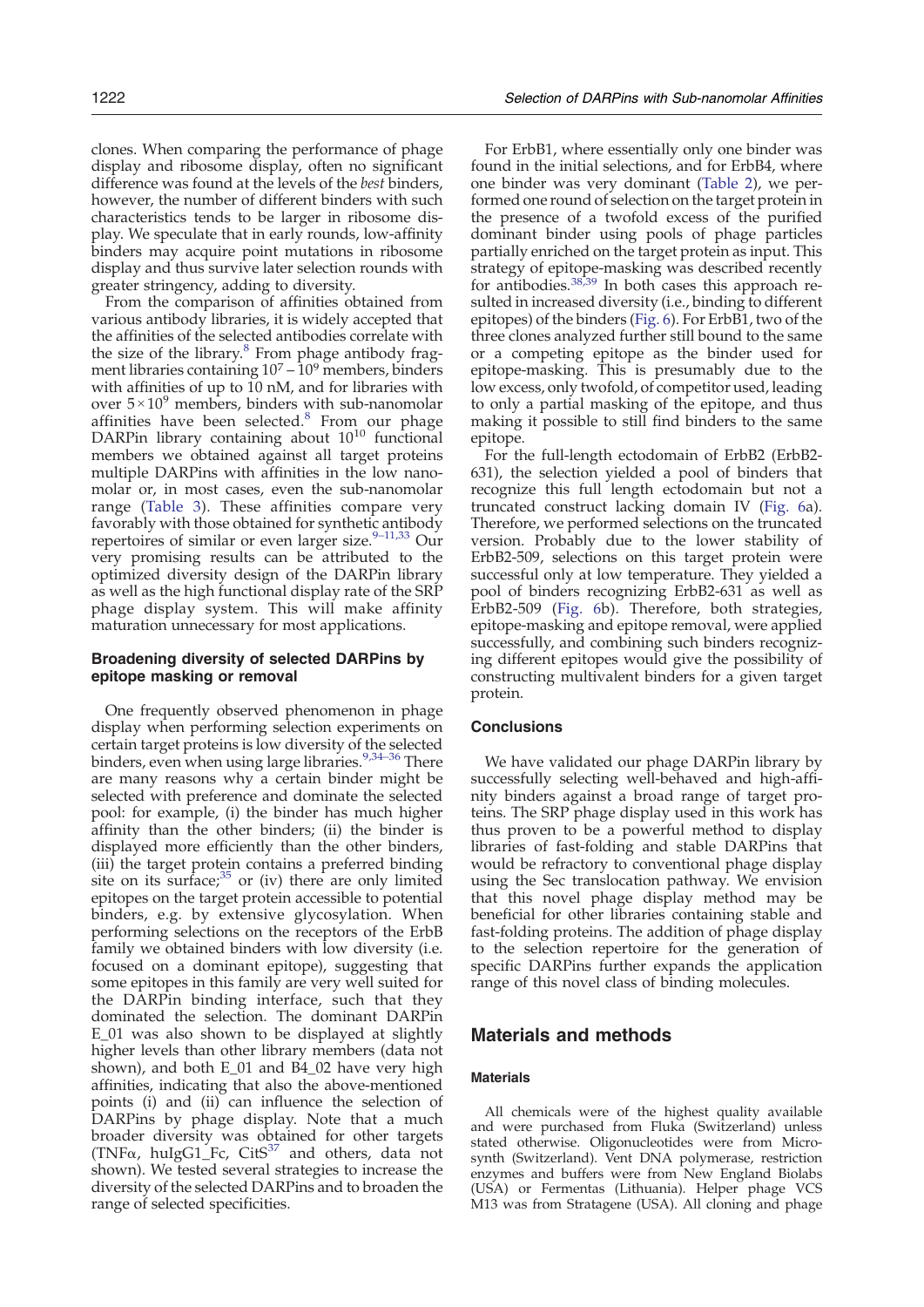amplification was performed in E. coli XL1-Blue from Stratagene (USA).

#### Molecular biology

Unless stated otherwise, all molecular biology methods were performed according to standard protocols.<sup>[40](#page-16-0)</sup>

#### Phagemid and expression vectors

The phagemid pPDV1 (Supplementary Data Fig. 1) is related to  $p$ DST23, $21$  and comprises the following features: (i) the signal sequence of E. coli DsbA (DsbAss) ensures efficient SRP phage display; (ii) sequences for display are inserted into the multiple cloning site (MCS) between the DsbAss and the coding sequence of the C-terminal domain (amino acids  $250-406$ ) of protein 3 (p3) of filamentous phage M13; (iii) the fusion protein (p3 fusion) is under the control of a *lac* promoter/operator element and the  $lacI<sup>q</sup>$ gene provides high levels of the lac repressor in cis; (iv) an amber stop codon (TAG) is interposed between the displayed sequence and the C-terminal domain of p3; (v) the fusion protein contains a Flag-tag; (vi) the vector carries an f1 origin of replication to permit production of virions using an appropriate helper phage, such as VCS M13; and (vii) the vector has a plasmid origin (ColE1 ori) and an antibiotic-resistance marker (the gene for chloramphenicol acetyl transferase (cat) providing resistance to cam) to allow propagation as a plasmid in  $E$ . *coli*.

The vector pDST67 was used for high-level, soluble cytoplasmic expression of the selected DARPins containing an N-terminal MRGS $(H)$ <sub>6</sub> tag. pDST67 is a derivative of pQE30 (QIAgen) in which the single amber stop codon (TAG) after the HindIII restriction site has been replaced by a double stop codon (TAATGA), avoiding the formation of a read-through product when using suppressor E. coli strains such as XL1-Blue. pDST67 was generated via PCR cloning using the oligonucleotides oDST29 5′-GGCCA-AGCTTAATTAATGACTGAGCTTGGACTCCTG-3′ and oDST30 5′-AAAGCCAAGCTAGCTTGGATTCTC-3′ and pQE30 as template. The resulting PCR product was HindIII/NheI-digested and ligated into the identically treated and dephosphorylated pQE30 vector. Coding sequences of the selected DARPins were cloned into pDST67 via BamHI/HindIII, yielding plasmids termed pDST67\_(DARPin Name). Protein expression and purification are described below.

The vector pAT223 (GenBank accession number AY327138) was used for the expression of fusion proteins with an N-terminal Avi-tag for in vivo biotinylation, followed by phage lambda protein D (pD) as fusion protein, followed by a  $His<sub>6</sub>$  tag for IMAC purification and then the protein of interest, e.g. a DARPin to be biotinylated and immobilized. Coding sequences of the selected DARPins E\_01 and B4\_02 were cloned into pAT223 via BamHI/ HindIII, yielding pDST126 and pDST127, respectively. Protein production, purification and confirmation of biotinylation were as described.<sup>1</sup>

#### Library construction

The N3C DARPin library in the ribosome display format<sup>[13](#page-15-0)</sup> was PCR amplified using primers introducing a BamHI and HindIII site (EWT3 and WTC4),<sup>[16](#page-15-0)</sup> enabling subsequent subcloning into phagemid pPDV1. A total of 200 PCR reactions of 50 μl yielded about 600 μg of purified PCR product, which was ligated after restriction digest of the components using BamHI and HindIII into pPDV1. About 300 μg of ligated and purified DNA was first transformed by electroporation into MP1 cells (E. coli strain  $MC1061)^{41}$  $MC1061)^{41}$  $MC1061)^{41}$  containing the F episome transferred from *E. coli* XL1-Blue cells) as these cells can be trans-<br>formed very efficiently,<sup>42</sup> yielding  $3.6 \times 10^{10}$  independent colonies. From these cells, the plasmid DNA was isolated and re-transformed into E. coli XL1-Blue cells, for subsequent phage production, yielding  $2.6 \times 10^{10}$  independent colonies. The transformed XL1-Blue cells were infected with helper phage VCS M13, and IPTG was subsequently added to the culture to induce the expression and thus the display of the DARPins, thereby producing the phage particles of the phage DARPin library. The DARPin-displaying phage particles were precipitated with PEG from the culture supernatant, resuspended in PBS (137 mM NaCl, 3 mM KCl, 8 mM Na<sub>2</sub>HPO<sub>4</sub>, 1.5 mM  $KH_2PO_4$ , pH 7.4) containing 10% (v/v) glycerol, and stored at  $-80$  °C, where they were stable for at least 1 year.

#### Library characterization

To determine the percentage of transformed clones encoding functional DARPins, 55 randomly picked clones were sequenced using standard techniques. To analyze the fraction of DARPin-p3 fusion proteins displayed, phage particles produced form the 55 sequenced clones were analyzed by Western blot as described, $2<sup>1</sup>$  using the anti-FLAG antibody M1 (Sigma, USA) for detection. Phage particles displaying an scFv, known to be well displayed using a conventional phagemid, were used as a reference; phage particles produced form phagemid  $pDST24.<sup>21</sup>$  $pDST24.<sup>21</sup>$  $pDST24.<sup>21</sup>$  To quantify the percentage of DARPins showing high-level, soluble cytoplasmic expression, a pool of DARPin inserts from the phage library was subcloned into pDST67 via BamHI/HindIII. Small-scale expression and SDS-PAGE (15% (w/v) polyacrylamide gel) analysis of 57 randomly picked clones, which were not sequenced, was performed.

#### Target proteins

Purified target proteins were used for all experiments and are described in detail in [Table 1.](#page-3-0) ErbB receptors were kindly provided by Dr Tim Adams and coworkers (CSIRO, Melbourne, Australia). The Fc domain of human IgG1 was purchased from R&D Systems, UK. For immobilization, aliquots of these target proteins (200– 600 μg) were chemically biotinylated using EZ-Link Sulfo-NHS-SS-Biotin (Pierce, USA). Due to the size difference of the target proteins, a variable molar excess of the biotinylating reagent relative to the target protein was used (fourfold for huIgG1\_Fc, 9-fold for ErbB1, 6-fold for ErbB2-509, 6-fold for ErbB2-631 and 9-fold for ErbB4). Reaction conditions were used according to the supplier's manual (Pierce, USA). Successful biotinylation was confirmed by ELISA and Western blot experiments, but the extent of biotinylation was not quantified.

Non-biotinylated and biotinylated TNFα, shown to be biologically active, was expressed and purified from E. coli (C. Zahnd and A.P., unpublished results). In brief, human TNFα was amplified using the primers rTNFstopHind 5′- GATGAGAAGCTTTCATTACAGGGCAATGATCCCAA-AG-3′ and fTNFa 5′-CACCACCATGGCTGTCAGAT-CATCTTCTCGAAC-3′. The resulting PCR product was NcoI and HindIII-digested and ligated into the identically treated and dephosphorylated vector pAT222 (GenBank accession number AY327137), yielding the construct with an N-terminal Avi-tag $^{23}$  $^{23}$  $^{23}$  used for the expression of bio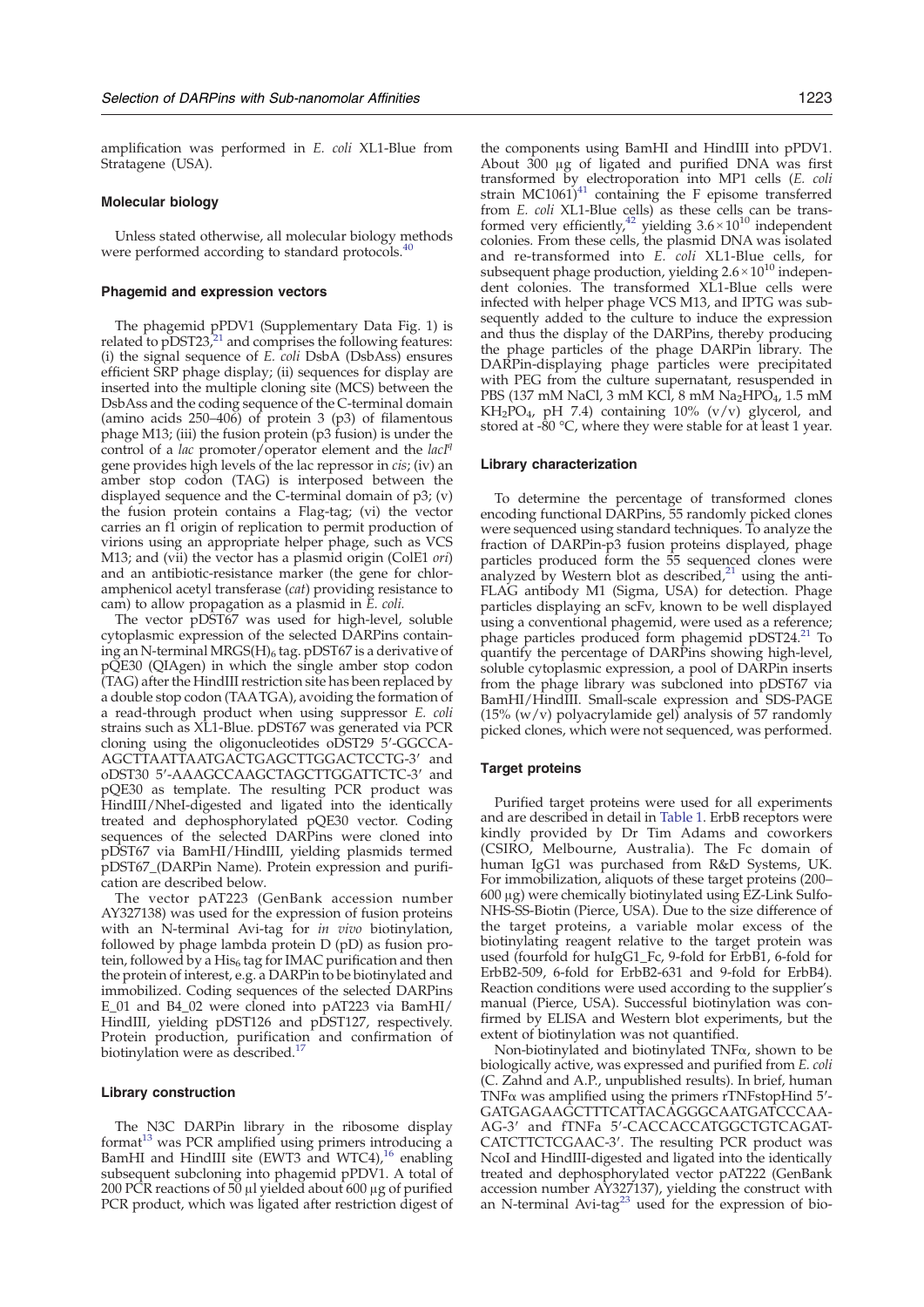tinylated TNF $\alpha$  and into the vector pQE60 (QIAgen), yielding the construct with no tag used for the expression of non-biotinylated TNFα. For biotinylation, the biotinligase BirA of E. coli was cotransformed and co-expressed with the Avi-tagged construct in *E. coli* XL1-Blue to yield *in*<br>*vivo* biotinylated TNFα as described<sup>[23](#page-16-0)</sup>. The biotinylated TNFα was purified via a monomeric avidin column. To allow intramolecular disulfide bond formation, the soluble protein was dialyzed against TBS (20 mM Tris, 150 mM NaCl, pH 7.6) containing 1 mM reduced glutathione (GSH) and 0.2 mM oxidized glutathione (GSSG). The trimeric species was obtained by preparative gel-filtration chromatography in using TBS as the running buffer. The TNFα construct with no tag was expressed in E. coli XL1- Blue, purified via a cation-exchange column using washing buffer (100 mM MES, pH 5.8) with a NaCl gradient from 150 mM – 1 M, followed by a dialysis step against the GSH/GSSG buffer mentioned above and subsequent preparative gel-filtration chromatography. The biological activity of both constructs was shown by their cytolytic activity on L929 mouse fibroblast cells (ATTC, USA) and compared to commercial TNFα. Since the specific activity was the same within experimental error, and since disulfide-deficient mutants are known to show reduced biological activity, $43,44$  we assume that the disulfides have been formed correctly.

#### Immobilization of target proteins

Target proteins had to be immobilized for selection and ELISA experiments. To avoid partial protein denaturation of the target proteins that may result from direct immobilization on solid plastic (i.e. polystyrene) surfaces, biotinylated target proteins were bound to neutravidin or streptavidin, which had been immobilized directly on a solid plastic surface, as follows: neutravidin (66 nM, 100 μl/well, Pierce, USA) or streptavidin (66 nM, 100 μl/ well Sigma, Switzerland) in PBS was immobilized on MaxiSorp plates (Nunc, Denmark) by incubation at 4 °C overnight. The wells were blocked with 300 μl of PBSTB (PBS containing 0.1% Tween-20, 0.2% BSA) for 1 h at room temperature. Binding of the biotinylated target proteins (100 μl,  $\sim$  100 nM for selection and  $\sim$ 20 nM for ELISA) in PBSTB was allowed to occur for 1 h at 4 °C.

For the first selection round on immobilized target protein, requiring larger volumes, neutravidin (66 nM, 4 ml/tube) in PBS was immobilized on MaxiSorp Immunotubes (Nunc, Denmark) by incubation at 4 °C overnight. The tubes were blocked with 4 ml of PBSTB for 1 h at room temperature. Binding of the biotinylated target proteins (4 ml, ∼100 nM) in PBSTB was allowed to occur for 1 h at  $4 °C$ .

For selection on immobilized target protein, neutravidin and streptavidin were used alternately in selection rounds to avoid selection of binders against these proteins.

#### Selection of phage DARPins

Unless stated otherwise, all steps of the phage display selection were done at room temperature. Selection rounds were performed either on biotinylated target protein in solution with subsequent capturing on streptavidin-coated magnetic beads (referred to as: target protein in solution) or on biotinylated target protein bound to neutravidin or streptavidin, which had been immobilized directly on a solid plastic surface (referred to as immobilized target protein), as described below. Very good results were obtained when performing the first selection

round of selection on immobilized target protein, presumably because of the greater efficiency of capturing binders (especially important in the first round), followed by further rounds on target protein in solution, presumably because of the lower enrichment of background binders (for the optimized selection protocol, see Supplementary Data). Protocols were adapted from Ref. [45](#page-16-0).

#### Selection on target proteins in solution

When the first selection cycle was done in solution, about  $2.5 \times 10^{13}$  phage particles of the phage DARPin library were incubated for 1 h with 100 nM biotinylated target protein in 2 ml of PBSTB for the first round of selection. In subsequent selection rounds, about  $10^{12}$  phage particles were used (see below). The phage–antigen complexes were then captured on 100 μl streptavidincoated paramagnetic beads (10 mg/ml, Dynabeads MyOne Streptavidin T1, Dynal) for 20 min. After washing the beads eight times with PBST (PBS, 0.1% Tween-20) the phage particles were eluted with 200 μl of 100 mM  $t$ riethylamine (Et<sub>3</sub>N, pH not adjusted) for 6 min, followed by 200 μl of 100 mM glycine-HCl, pH 2, for 10 min. Eluates were neutralized with 100 μl of 1 M Tris–HCl, pH 7, or 18 μl of 2 M Tris-base, respectively, combined and used to infect 5 ml of exponentially growing E. coli XL1-Blue cells. After shaking for 1 h at 37 °C, cells were expanded into 50 ml of fresh  $2\text{YT}$  medium (5 g of NaCl, 10 g of yeast extract, and 16 g of tryptone per liter) containing 10 μg/ml cam and incubated at 37 °C with shaking. After a maximum of 5 h (shorter times if  $A_{600} = 0.5$  was reached earlier), isopropylβ-D-thiogalactopyranoside (IPTG) was added to a final concentration of 0.2 mM and 15 min later the phage library was rescued by infection with VCS M13 helper phage at 1010 pfu (plaque-forming units) per ml (multiplicity of infection  $\sim$  20). Cells were grown overnight at 37 °C without the addition of kanamycin. Cells were removed by centrifugation (5600 $g$ , 4 °C, 10 min) and 40 ml of the culture supernatant was incubated on ice for 1 h with one-fourth volume of ice-cold PEG/NaCl solution (20 %  $(w/v)$ ) polyethyleneglycol (PEG) 6000, 2.5 M NaCl). The precipitated phage particles were then collected by centrifugation (5600 $g$ , 4 °C, 15 min) and redissolved in 2 ml of PBS and used for the second round of selection.

For the subsequent selection rounds, about  $10^{12}$  of the amplified phage particles were used as input and incubated with 100 μl of streptavidin-coated paramagnetic beads for 1 h to remove unspecific and streptavidinbinding phage particles. After removing the beads, phage particles were incubated for 1 h with 100 nM biotinylated target protein, complexes were captured on fresh beads, beads were washed 12 times with PBST, phages eluted with 400 μl of 100 mM glycine-HCl, pH 2, for 10 min, the eluate neutralized with 36 μl of 2 M Tris-base and phage particles amplified and purified as described above.

After three rounds, enrichment of phage particles displaying DARPins binding specifically to the target protein was monitored by phage ELISA. About  $5 \times 10^{10}$ phage particles (estimated spectrophotometically $46$ ) of the initial library and the amplified pools of each selection round were pipetted into wells with and without immobilized target protein and kept at room temperature for 2 h. After washing the wells four times with 300 μl of PBST, bound phage particles were detected with mouse anti-M13 antibody horseradish peroxidase conjugate (Amersham Pharmacia Biotech, UK) and soluble BM Blue peroxidase (POD) substrate (Roche Diagnostics, Germany).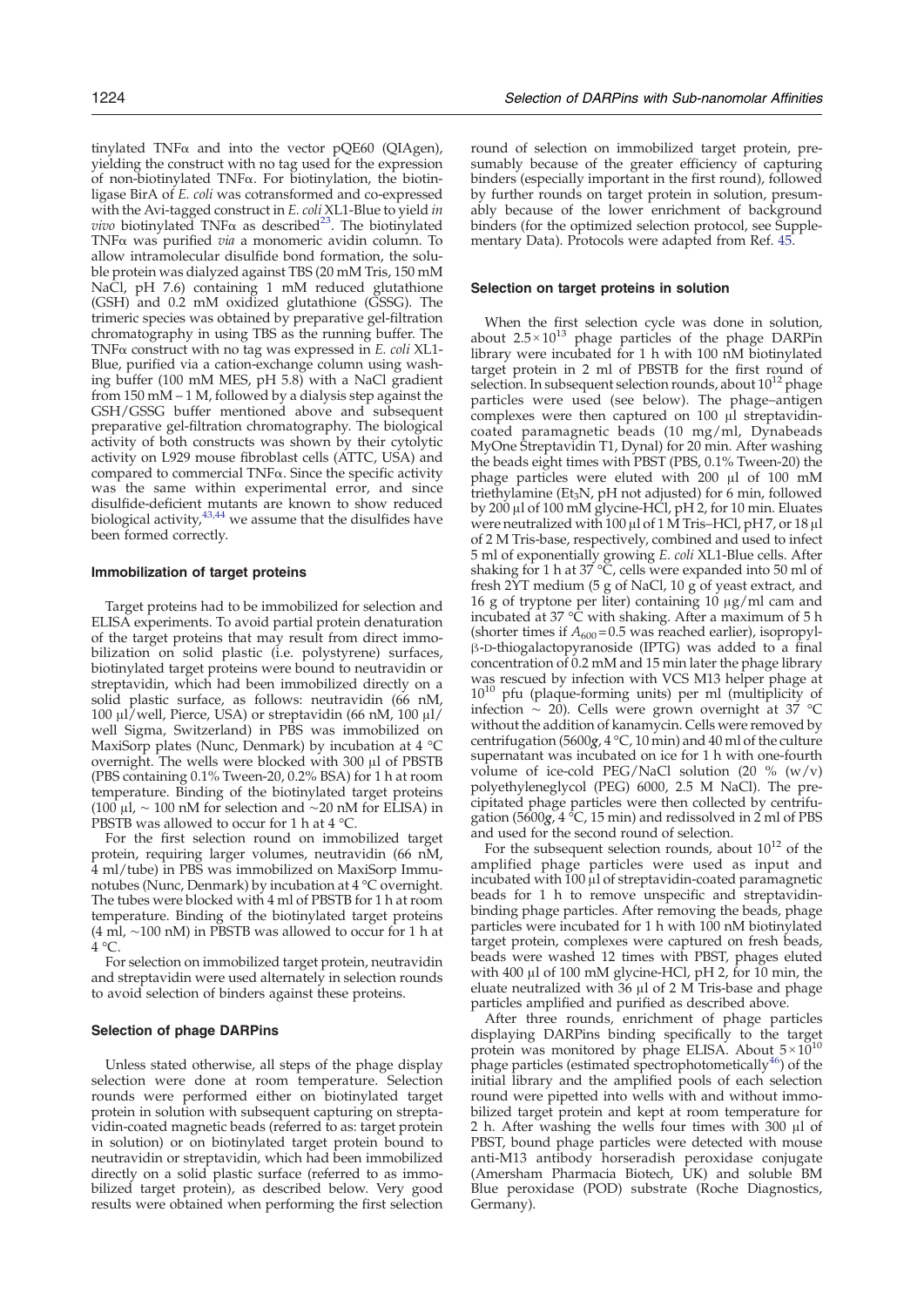#### Selection on immobilized target proteins

For the first selection cycle about  $3.5 \times 10^{13}$  phage particles of the phage DARPin library were added to an immunotube containing the immobilized target protein (biotinylated target protein bound to neutravidin, which had been immobilized directly on the solid plastic surface) and incubated with rotation for 2 h. After rinsing the tube ten times with PBST, the phage particles were eluted with 500 μl of 100 mM Et<sub>3</sub>N (pH not adjusted) for 6 min, followed by 500 μl of 100 mM glycine-HCl, pH 2, for 10 min. Eluates were neutralized with  $250 \mu$ l of 1 M Tris–HCl, pH 7 or 45 μl of 2 M Tris-base, respectively, combined and used to infect 13 ml of exponentially growing E. coli XL1-Blue cells. After shaking for 1 h at 37 °C cells were expanded into 130 ml of fresh 2YT medium containing 10  $\mu$ g/ml cam and incubated at 37 °C with shaking. Phage amplification and precipitation was done as described above.

In the subsequent selection rounds about  $10^{12}$  of the amplified phage particles were first incubated in a blocked immunotube (coated either with neutravidin or streptavidin used for immobilization of the target protein in the previous round of selection and BSA) for  $\hat{1}$  h to remove neutravidin, streptavidin or unspecific binding phage particles. For the binding selection, the phage particles were incubated for 1 h in four wells containing the immobilized biotinylated target protein (directly coated neutravidin or streptavidin were used alternately in subsequent selection rounds). The wells were washed 12 times with PBST, phages eluted from each well with 100 μl of 100 mM glycine–HCl, pH 2, for 10 min, the combined eluates neutralized with 36 μl of 2 M Tris base and phage particles amplified and purified as described above. After three rounds, enrichment was determined by phage ELISA as described above.

#### Selection with epitope-masking

The respective DARPins used for the epitope masking were expressed in 50 ml shaking flask cultures and purified by IMAC as described.<sup>[13](#page-15-0)</sup> Pools of phage particles already partially enriched for binders against the respective target protein (one or two rounds of selection on the target protein alone as described above) were used as input. Biotinylated target protein (100 nM) was preincubated for 1 h with the respective DARPin (200 nM or 2 μM) before performing a standard selection round on soluble target protein as described above. After one round of selection with epitope-masking, amplified phage particles were analyzed by phage ELISA. Binding to immobilized target protein alone and in the presence of an excess of the respective DARPin (2 μM) used for epitopemasking was done as described above.

#### Screening of single clones

From the selected phage pools showing specific binding to the respective target protein, the DNA fragments encoding the DARPin inserts were subcloned into the expression vector pDST67 via BamHI/HindIII.

Single selected DARPins were expressed in 96-deep well plates. In brief, 1.2 ml of 2YT medium containing  $1\%$  (w/v) glucose and 50 μg/ml ampicillin was inoculated with a single, randomly picked colony of E. coli XL1-Blue harboring pDST67 encoding one of the respective selected DARPins and incubated overnight at 37 °C with shaking. Fresh 2YT medium (1.1 ml) containing 50 μg/ml ampicillin was inoculated with 100 μl of the overnight culture. After incubation at 37 °C for 1–2 h with shaking, 100 μl of 6.5 mM IPTG in 2YT was added to each well and protein expression was continued for 4 h. Cells were harvested by centrifugation, resuspended in 50 μl of B-PER II (Pierce, USA) by vigorous shaking for 20 min at room temperature. Then, 950 μl of PBSTB was added and cell debris was removed from the crude extract by centrifugation.

For the ELISA, 10–100 μl of the above crude extracts was applied to wells with or without immobilized target protein and incubated at room temperature for 1 h. After washing the wells three times with 300 μl of PBSTB, wells were incubated with an anti RGS-His antibody (QIAgen, Germany) (1:5,000 in PBSTB, 1 h at room temperature), as primary antibody. A goat anti–mouse IgG alkaline phosphatase conjugate (Sigma, USA) (1:10,000 in PBSTB, 1 h at room temperature) was used as secondary antibody. The bound DARPins were detected with the substrate di-sodium 4 nitrophenyl phosphate (pNPP, 3 mM) (Fluka, Switzerland) in buffer containing 50 mM NaHCO<sub>3</sub> and 50 mM  $MgCl<sub>2</sub>$ ([Fig. 1b](#page-4-0)).

#### The 96-well purification of DARPins

Selected DARPins identified as binders were expressed in 96-deep well plates as described above. Eight plates containing fresh 2YT medium were inoculated in parallel with the overnight culture, resulting in a total expression culture volume of about 10 ml for each clone. Cells were lysed as described above, the 400 μl B-Per II lysates for each clone were pooled and 400 μl of TBS<sub>500</sub> (50 mM Tris–HCl, pH 8, 500 mM NaCl), containing 20% (v/v) glycerol and 40 mM imidazole, were added. After centrifugation the cleared lysates were used for the 96-well IMAC purification (SwellGel Nickel Chelated Discs, 96-well filter plate, Pierce, USA) according to the supplier's manual, yielding, on average, more than 1 mg of  $> 95\%$  pure protein for each clone. Purified proteins were used for all further experiments.

#### Analytical size-exclusion chromatography (SEC)

All IMAC-purified DARPins were analyzed at a concentration of 10 μM on a Superdex 75 gel-filtration chromatography column (Amersham Pharmacia Biotech, USA) using a Pharmacia SMART system at a flow-rate of 60 μl/min and with PBS as the running buffer [\(Fig. 2](#page-5-0)). Phage protein D (gpD) with an apparent mass of 17.6 kDa and phage protein SHP, a trimer with an apparent mass of 50.2 kDa, were used as molecular mass standards.

A subset of DARPins showing too high or too low an elution volume in SEC were further analyzed by SEC multi-angle light-scattering (SEC-MALS) as described.<sup>[37](#page-16-0)</sup>

#### Competition ELISA measurements

Biotinylated target proteins were bound to neutravidin, which had been immobilized directly onto a MaxiSorp plate as described above. For competition, purified DARPins were incubated with various amounts of non-biotinylated target protein present before (1 h at room temperature) and during the binding reaction (12 min at room temperature). After washing the wells three times with 300 μl of PBSTB, wells were incubated with an anti RGS-His antibody horseradish peroxidase conjugate (QIAgen, Germany) (1:5,000 in PBSTB, 1 h at room temperature) and the bound DARPins were detected with soluble BM Blue POD substrate (Roche Diagnostics, Germany).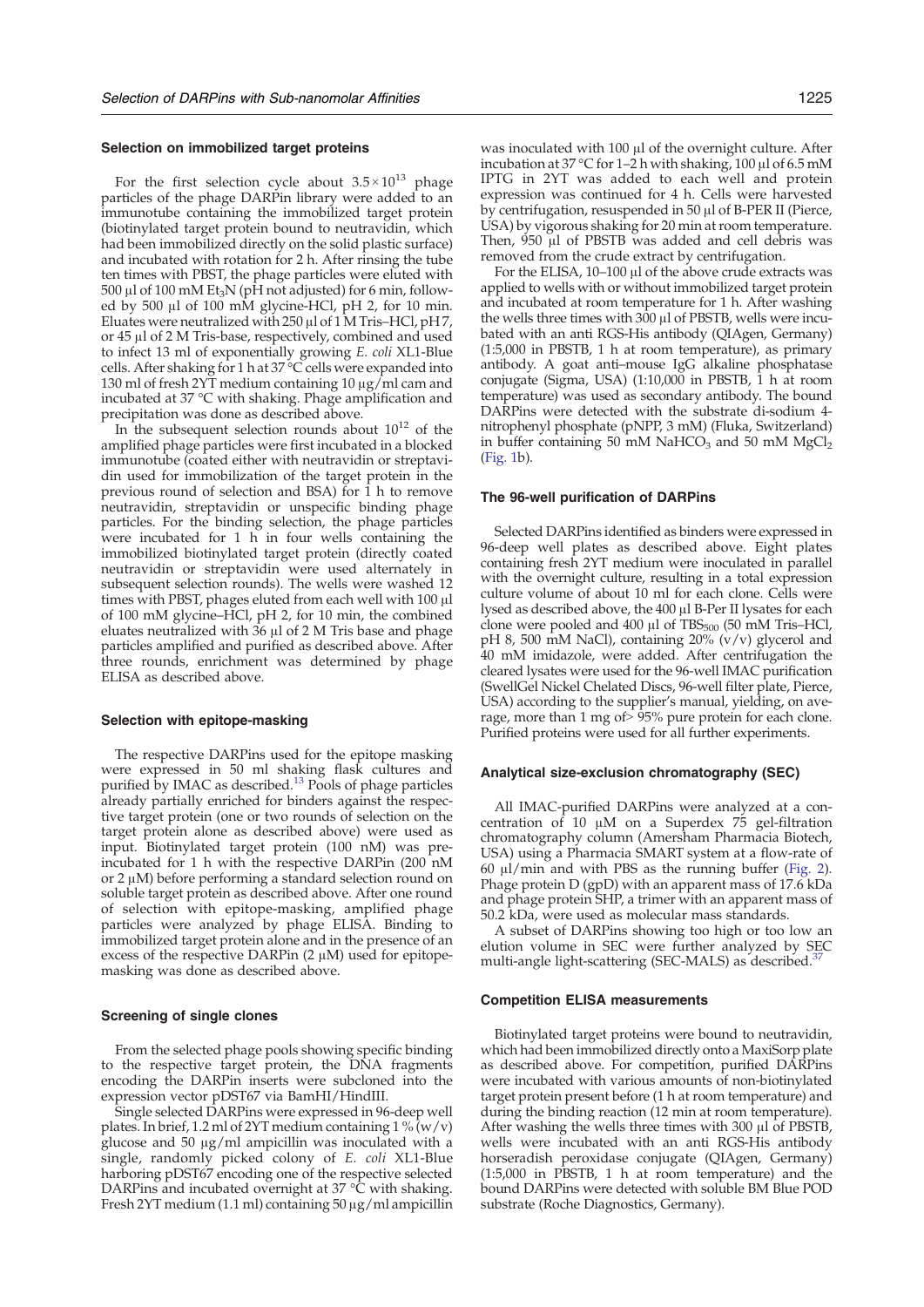## <span id="page-15-0"></span>Epitope mapping by ELISA

Biotinylated target proteins as well as biotinylated DARPin-pD fusions (see above) were bound to neutravidin, which had been immobilized directly onto a MaxiSorp plate as described above. To the wells with immobilized DARPin-pD fusions the respective nonbiotinylated target protein (100 μl, ∼20 nM) in PBSTB was added for binding for 1 h at 4 °C. Purified nonbiotinylated DARPins (100 μl, ∼50 nM) were used for the binding reaction (1 h at room temperature) and detection of bound DARPins was done as described for the ELISA using crude cell extracts (see above).

#### Surface plasmon resonance (SPR)

SPR was measured by using a BIAcore 3000 instrument (BIAcore, Sweden). All measurements were done in HBST buffer (20 mM HEPES, 150 mM NaCl, 3 mM EDTA pH 7.4, 0.005% Tween-20) at a flow rate of 50 μl/min throughout. The following amounts of biotinylated target protein described in [Table 1](#page-3-0) were immobilized on SA chips (BIAcore): ErbB1 (1000 RU), ErbB2-509 (400 RU), ErbB4 (600 RU), huIgG1\_Fc (500 RU). For the determination of kinetic data, the interactions were measured as follows: 5 min initial buffer flow, followed by a 2 – 15 min injection of DARPin at different concentrations (1 nM – 250 nM) and a final off-rate measurement of 10 to 75 min with buffer flow. The signal of an uncoated reference cell and buffer response was always subtracted from the sensograms (double referencing). The kinetic data of the interaction were evaluated with a global fit using Scrubber 2 (BioLogic Software Ltd, USA). (All sensorgrams are shown in Supplementary Data Fig. 2.)

## Acknowledgements

We thank Dr Michael T. Stumpp for valuable discussions and sequence analysis of selected DARPins, Dr H. Kaspar Binz for the PCR amplification of the DARPin library, Christian Jost for providing affinity data of ErbB2-631 binder H\_14 and for help with ErbB2 binder characterization, Thomas Huber for helpful discussions, and Dr Christian Zahnd and Dr Tim Adams for providing target proteins. This work was supported by the Swiss National Center of Competence in Research (NCCR) in Structural Biology and, in part, by KTI Discovery.

## Supplementary Data

Supplementary data associated with this article can be found, in the online version, at doi:10.1016/ j.jmb.2008.07.085

## **References**

1. Binz, H. K., Amstutz, P. & Plückthun, A. (2005). Engineering novel binding proteins from nonimmunoglobulin domains. Nature Biotechnol. 23, 1257–1268.

- 2. Hoogenboom, H. R. (2005). Selecting and screening recombinant antibody libraries. Nat. Biotechnol. 23, 1105–1116.
- 3. Sergeeva, A., Kolonin, M. G., Molldrem, J. J., Pasqualini, R. & Arap, W. (2006). Display technologies: application for the discovery of drug and gene delivery agents. Advan. Drug Deliv. Rev. 58, 1622–1654.
- 4. Sidhu, S. S. & Koide, S. (2007). Phage display for engineering and analyzing protein interaction interfaces. Curr. Opin. Struct. Biol. 17, 481–487.
- 5. Zahnd, C., Amstutz, P. & Plückthun, A. (2007). Ribosome display: selecting and evolving proteins in vitro that specifically bind to a target. Nat. Methods, 4, 269–279.
- 6. Smith, G. P. & Petrenko, V. A. (1997). Phage display. Chem. Rev. 97, 391–410.
- 7. Smith, G. P. & Scott, J. K. (1993). Libraries of peptides and proteins displayed on filamentous phage. Methods Enzymol. 217, 228–257.
- 8. Ling, M. M. (2003). Large antibody display libraries for isolation of high-affinity antibodies. Comb. Chem. High Throughput Screen. 6, 421–432.
- 9. Vaughan, T. J., Williams, A. J., Pritchard, K., Osbourn, J. K., Pope, A. R., Earnshaw, J. C. et al. (1996). Human antibodies with sub-nanomolar affinities isolated from a large non-immunized phage display library. Nat. Biotechnol. 14, 309–314.
- 10. Hoet, R. M., Cohen, E. H., Kent, R. B., Rookey, K., Schoonbroodt, S., Hogan, S. et al. (2005). Generation of high-affinity human antibodies by combining donorderived and synthetic complementarity-determiningregion diversity. Nat. Biotechnol. 23, 344-348.
- 11. Sheets, M. D., Amersdorfer, P., Finnern, R., Sargent, P., Lindquist, E., Schier, R. et al. (1998). Efficient construction of a large nonimmune phage antibody library: the production of high-affinity human single-chain antibodies to protein antigens. Proc. Natl Acad. Sci. USA, 95, 6157–6162.
- 12. Forrer, P., Stumpp, M. T., Binz, H. K. & Plückthun, A. (2003). A novel strategy to design binding molecules harnessing the modular nature of repeat proteins. FEBS Lett. 539, 2–6.
- 13. Binz, H. K., Stumpp, M. T., Forrer, P., Amstutz, P. & Plückthun, A. (2003). Designing repeat proteins: wellexpressed, soluble and stable proteins from combinatorial libraries of consensus ankyrin repeat proteins. J. Mol. Biol. 332, 489–503.
- 14. Forrer, P., Binz, H. K., Stumpp, M. T. & Plückthun, A. (2004). Consensus design of repeat proteins. ChemBio-Chem, 5, 183–189.
- 15. Wetzel, S. K., Settanni, G., Kenig, M., Binz, H. K. & Plückthun, A. (2008). Folding and unfolding mechanism of highly stable full-consensus ankyrin repeat proteins. J. Mol. Biol. 376, 241–257.
- 16. Binz, H. K., Amstutz, P., Kohl, A., Stumpp, M. T., Briand, C., Forrer, P. et al. (2004). High-affinity binders selected from designed ankyrin repeat protein libraries. Nature Biotechnol. 22, 575–582.
- 17. Amstutz, P., Binz, H. K., Parizek, P., Stumpp, M. T., Kohl, A., Grütter, M. G. et al. (2005). Intracellular kinase inhibitors selected from combinatorial libraries of designed ankyrin repeat proteins. J. Biol. Chem. 280, 24715–24722.
- 18. Amstutz, P., Koch, H., Binz, H. K., Deuber, S. A. & Plückthun, A. (2006). Rapid selection of specific MAP kinase-binders from designed ankyrin repeat protein libraries. Protein Eng. Des. Sel. 19, 219–229.
- 19. Kawe, M., Forrer, P., Amstutz, P. & Plückthun, A. (2006). Isolation of intracellular proteinase inhibitors